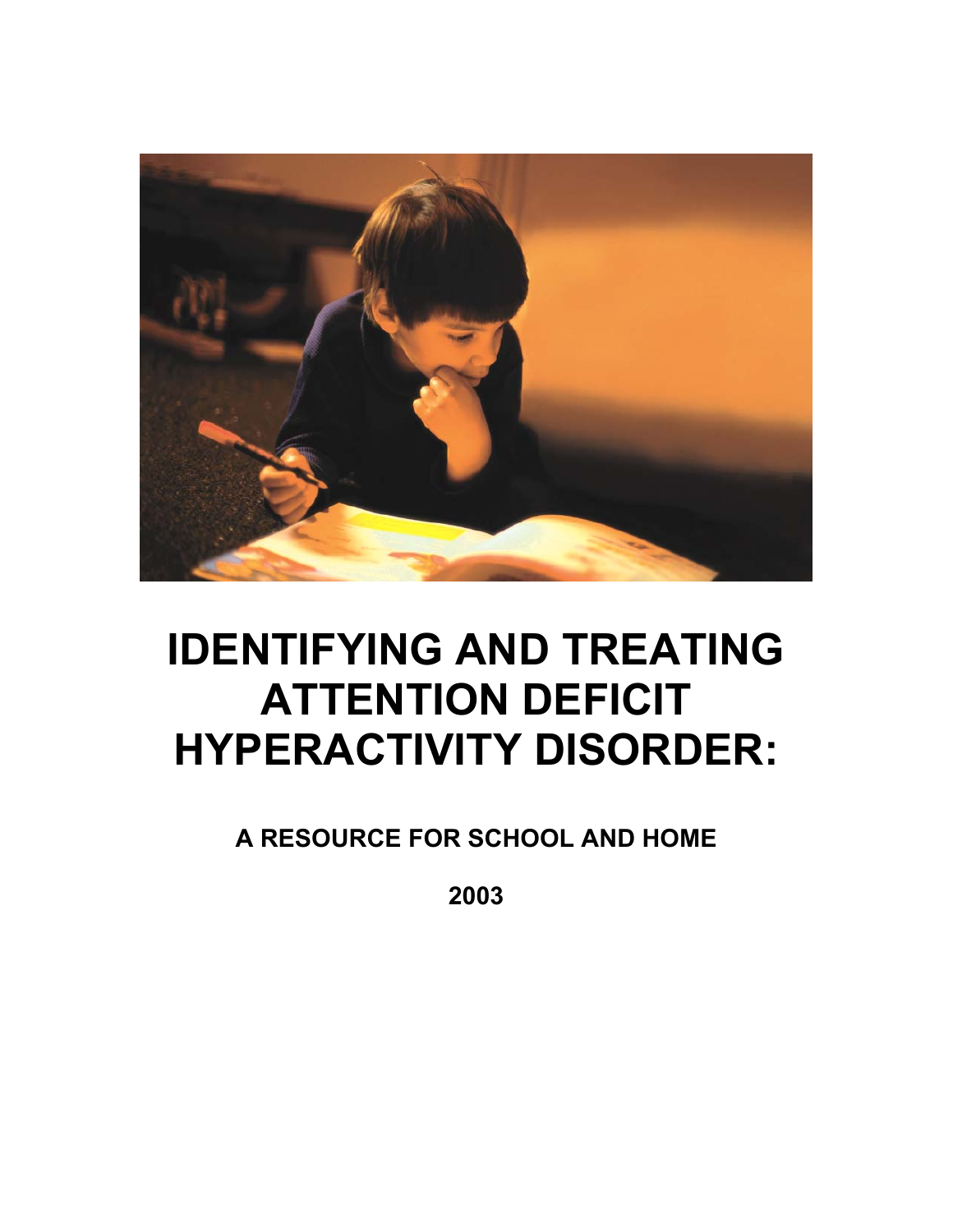# **Identifying and Treating Attention Deficit Hyperactivity Disorder:**

**A Resource for School and Home** 

**2003** 



U.S. Office of Special **Education Programs** 

**U.S. Department of Education** 

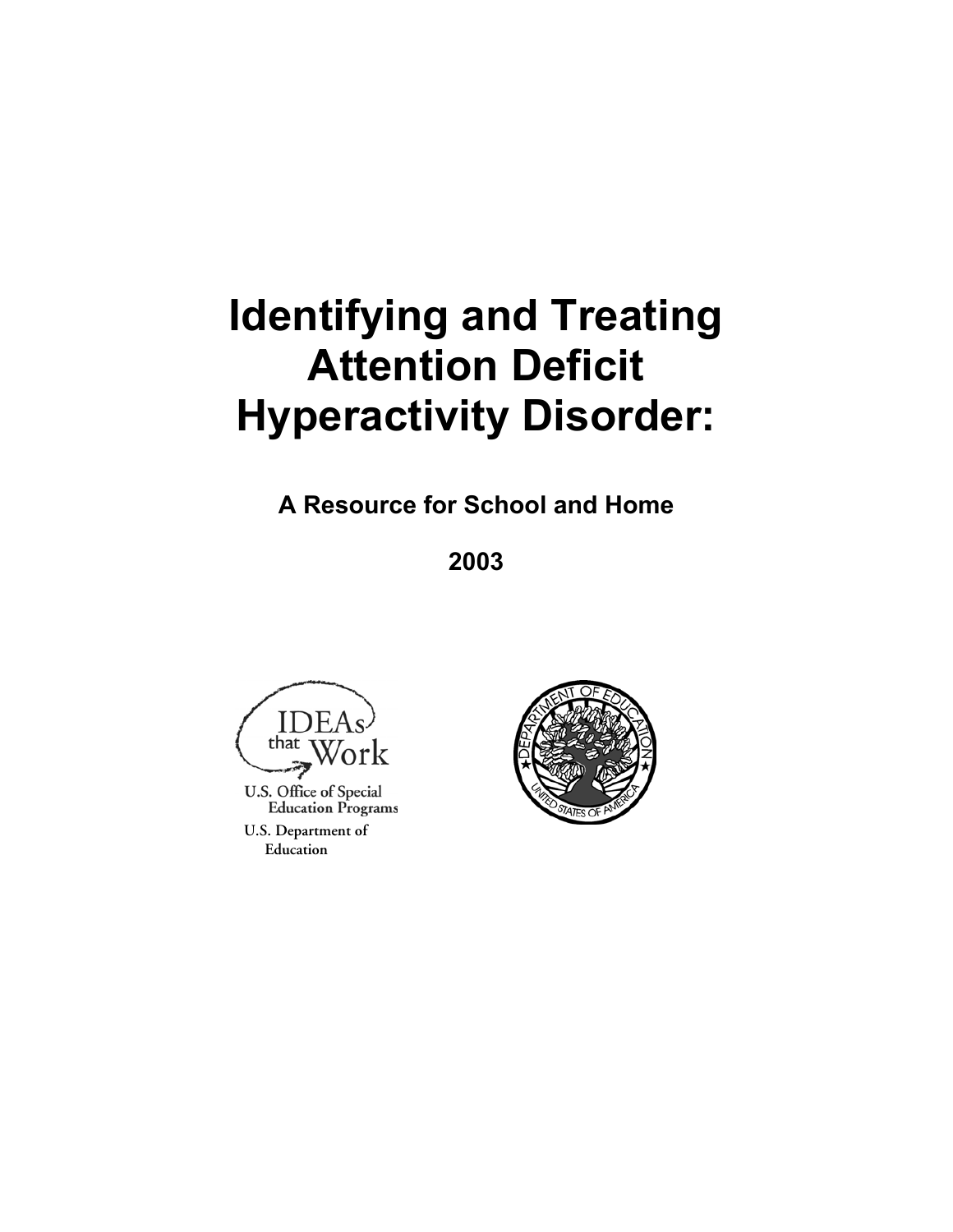This report was produced under U.S. Department of Education Contract No. HS97017002 with the American Institutes for Research. Kelly Henderson served as technical representative for this project.

**U.S. Department of Education**  Rod Paige *Secretary*

**Office of Special Education and Rehabilitative Services**  Robert H. Pasternack *Assistant Secretary*

**Office of Special Education Programs**  Stephanie Lee *Director*

**Research to Practice Division**  Louis C. Danielson *Director*

August 2003

This report is in the public domain. Authorization to reproduce it in whole or in part is granted. While permission to reprint this publication is not necessary, the citation should be: U.S. Department of Education, Office of Special Education and Rehabilitative Services, Office of Special Education Programs, *Identifying and Treating Attention Deficit Hyperactivity Disorder: A Resource for School and Home,* Washington, D.C., 20202.

To order copies of this report,

**write to:** ED Pubs, Education Publications Center, U.S. Department of Education, P. O. Box 1398, Jessup, MD 20794-1398;

or **fax** your request to: (301) 470-1244;

or **e-mail** your request to: edpubs@inet.ed.gov.

or **call** in your request toll-free: 1-877-433-7827 (1-877-4-ED-PUBS). If 877 service is not yet available in your area, call

1-800-872-5327 (1-800-USA-LEARN). Those who use a telecommunications device for the deaf (TDD) or a teletypewriter (TTY), should call 1-800-437-0833.

or **order online** at: www.ed.gov/pubs/edpubs.html.

This report is also available on the Department's Web site at: www.ed.gov/offices/OSERS/OSEP/.

On request, this publication is available in alternate formats, such as Braille, large print, audiotape, or computer diskette. For more information, please contact the Department's Alternate Format Center at (202) 260-9895 or (202) 205-8113.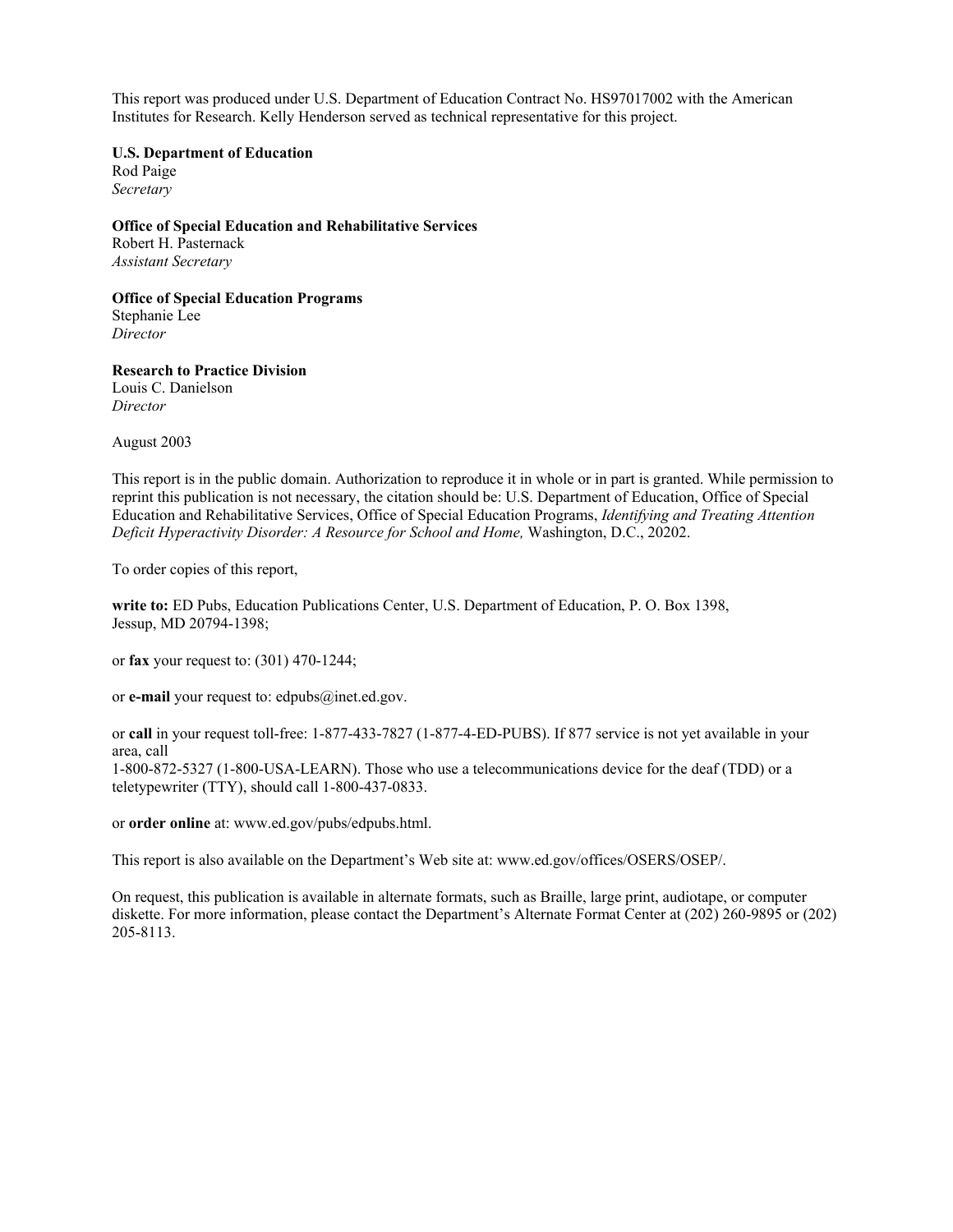# **CONTENTS**

| Identifying and Treating Attention Deficit Hyperactivity Disorder: A Resource for School and<br>Home. |  |
|-------------------------------------------------------------------------------------------------------|--|
|                                                                                                       |  |
|                                                                                                       |  |
| Legal Requirements for Identification of and Educational Services for Children With ADHD 5            |  |
|                                                                                                       |  |
|                                                                                                       |  |
|                                                                                                       |  |
|                                                                                                       |  |
|                                                                                                       |  |
|                                                                                                       |  |
|                                                                                                       |  |
|                                                                                                       |  |
|                                                                                                       |  |
|                                                                                                       |  |
|                                                                                                       |  |
|                                                                                                       |  |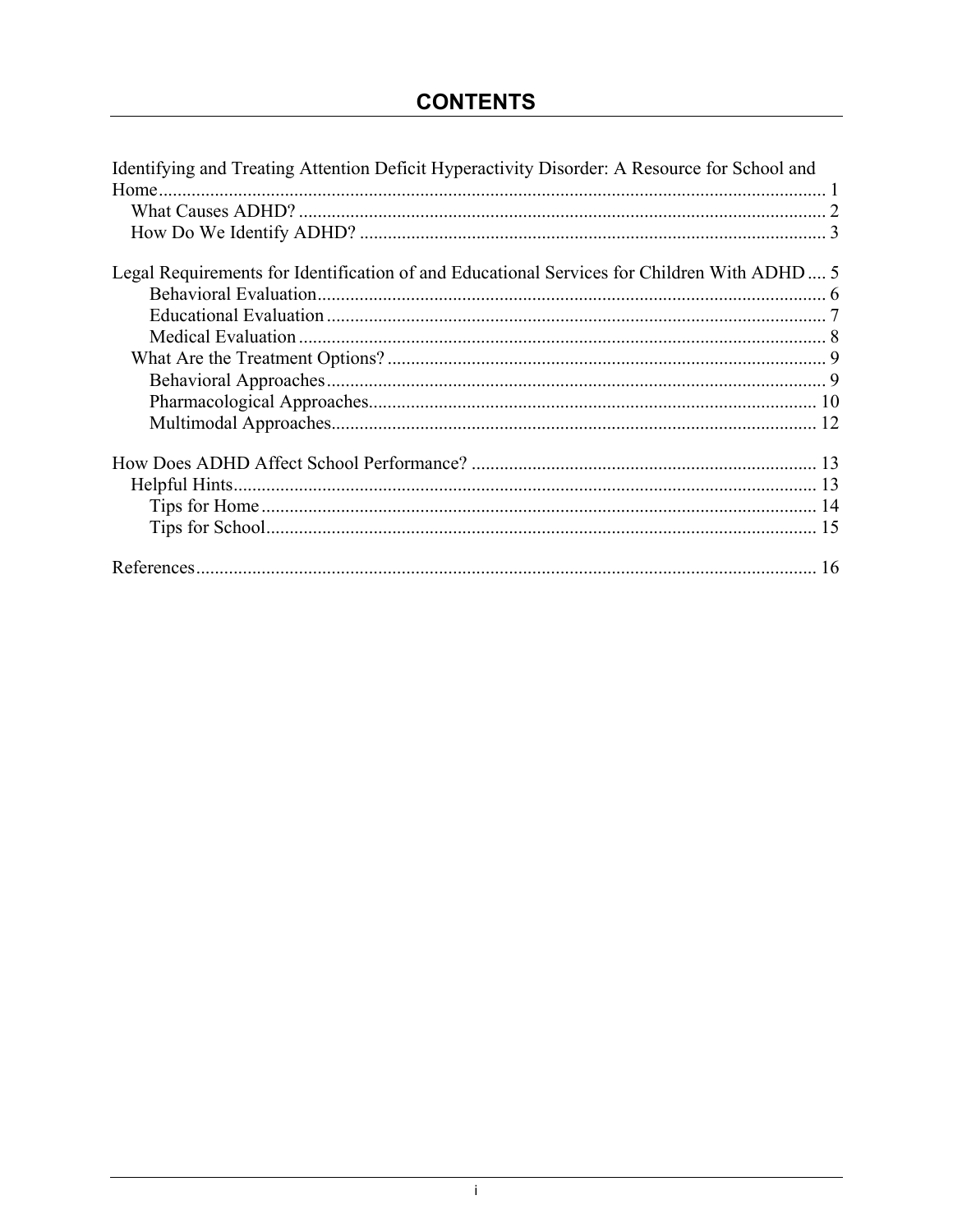# <span id="page-4-0"></span>**IDENTIFYING AND TREATING ATTENTION DEFICIT HYPERACTIVITY DISORDER: A RESOURCE FOR SCHOOL AND HOME**

We have all had one of these experiences at one time or another. Perhaps it was at the grocery store, watching frustrated parents call their children's names repeatedly and implore them to "put that down." Maybe it was a situation at school with a child who could not seem to sit still and was always in motion. Maybe we noticed a child who appears always to be daydreaming in class—the student who will not focus on an activity long enough to finish it. Possibly the child is bored with a task, seemingly as soon as it has begun, and wants to move on to something else. We all puzzle over these challenging behaviors.

Attention Deficit Hyperactivity Disorder (ADHD) has many faces and remains one of the most talked-about and controversial subjects in education. Hanging in the balance of heated debates over medication, diagnostic methods, and treatment options are children, adolescents, and adults who must manage the condition and lead productive lives on a daily basis.

#### **What is ADHD?**

- Definition
- Core Categories
- Comorbidity
- Social Impact
- Prevalence •

Attention Deficit Hyperactivity Disorder (ADHD) is a neurological condition that involves problems with inattention and hyperactivity-impulsivity that are developmentally inconsistent with the age of the child. We are now learning that ADHD is not a disorder of attention, as had long been assumed. Rather, it is a function of developmental failure in the brain circuitry that monitors inhibition and self-control. This loss of self-regulation impairs other important brain functions crucial for maintaining attention, including the ability to defer immediate rewards for later gain (Barkley, 1998a). Behavior of children with ADHD can also include excessive motor activity. The high energy level and subsequent behavior are often misperceived as purposeful noncompliance when, in fact, they may be a manifestation of the disorder and require specific interventions. Children with ADHD exhibit a range of symptoms and levels of severity. In addition, many children with ADHD often are of at least average intelligence and have a range of personality characteristics and individual strengths.

Children with ADHD typically exhibit behavior that is classified into two main categories: poor sustained attention and hyperactivity-impulsiveness. As a result, three subtypes of the disorder have been proposed by the American Psychiatric Association in the fourth edition of the *Diagostic and Statistical Manual of Mental Disorders (DSM-IV):* predominantly inattentive, predominantly hyperactive-impulsive, and combined types (Barkley, 1997). A child expressing hyperactivity commonly will appear fidgety, have difficulty staying seated or playing quietly, and act as if driven by a motor. Children displaying impulsivity often have difficulty participating in tasks that require taking turns. Other common behaviors may include blurting out answers to questions instead of waiting to be called and flitting from one task to another without finishing. The inattention component of ADHD affects the educational experience of these children because ADHD causes them to have difficulty in attending to detail in directions, sustaining attention for the duration of the task, and misplacing needed items. These children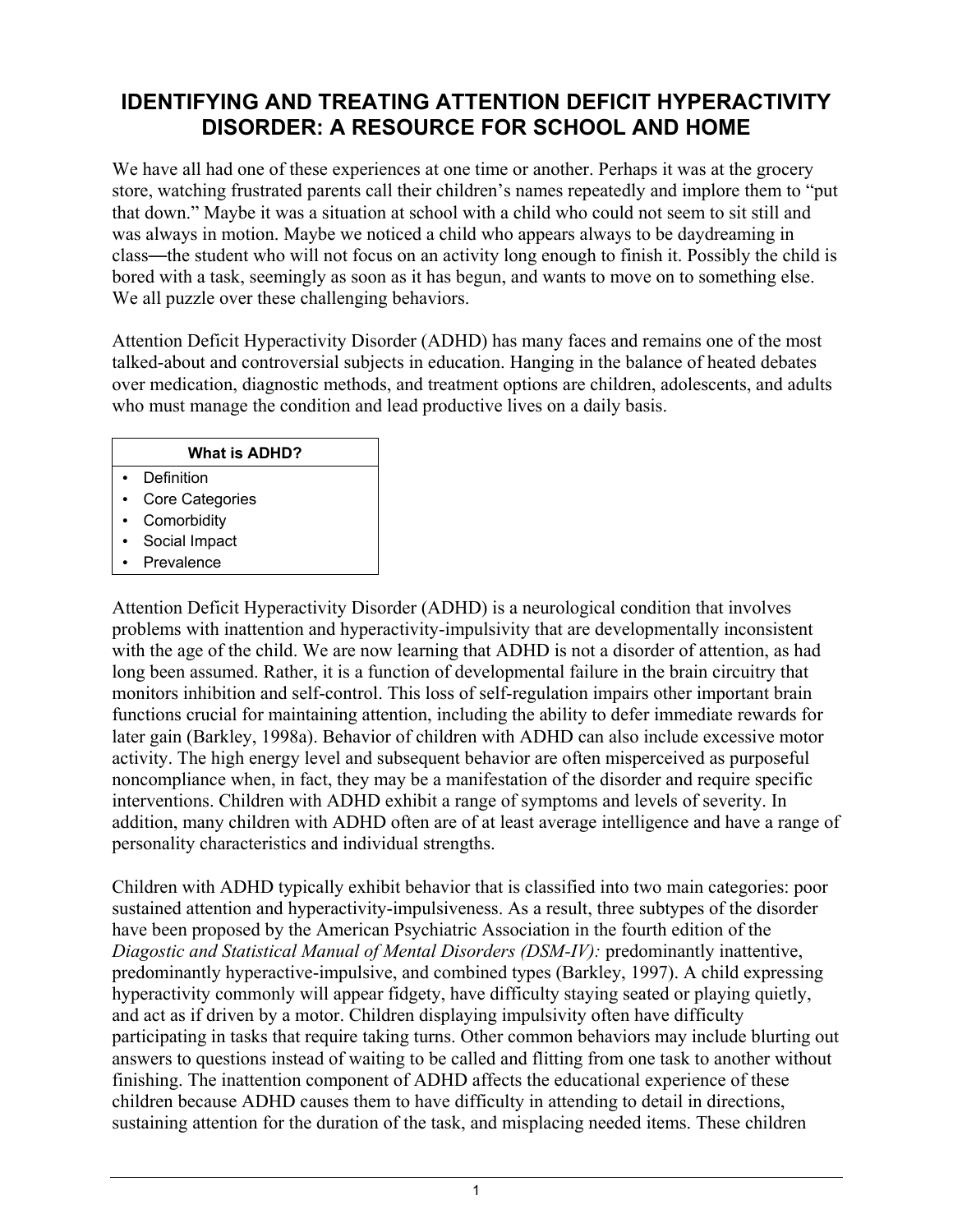<span id="page-5-0"></span>often fail to give close attention to details, make careless mistakes, and avoid or dislike tasks requiring sustained mental effort.

Although these behaviors are not in themselves a learning disability, almost one-third of all children with ADHD have learning disabilities (National Institute of Mental Health [NIMH], 1999). Children with ADHD may also experience difficulty in reading, math, and written communication (Anderson, Williams, McGee, & Silva, 1987; Cantwell & Baker, 1991; Dykman, Akerman, & Raney, 1994; Zentall, 1993). Furthermore, ADHD commonly occurs with other conditions. Current literature indicates that approximately 40–60 percent of children with ADHD have at least one coexisting disability (Barkley, 1990a; Jensen, Hinshaw, Kraemer, et al., 2001; Jensen, Martin, & Cantwell, 1997). Although any disability can coexist with ADHD, certain disabilities seem to be more common than others. These include disruptive behavior disorders, mood disorders, anxiety disorders, tics and Tourette's Syndrome, and learning disabilities (Jensen, et al., 2001). In addition, ADHD affects children differently at different ages. In some cases, children initially identified as having hyperactive-impulsive subtype are subsequently identified as having the combined subtype as their attention problems surface.

These characteristics affect not only the academic lives of students with ADHD, they may affect their social lives as well. Children with ADHD of the predominantly hyperactive-impulsive type may show aggressive behaviors, while children of the predominantly inattentive type may be more withdrawn. Also, because they are less disruptive than children with ADHD who are hyperactive or impulsive, many children who have the inattentive type of ADHD go unrecognized and unassisted. Both types of children with ADHD may be less cooperative with others and less willing to wait their turn or play by the rules (NIMH, 1999; Swanson, 1992; Waslick & Greenhill, 1997). Their inability to control their own behavior may lead to social isolation. Consequently, the children's self-esteem may suffer (Barkley, 1990a).

In the United States, an estimated 1.46 to 2.46 million children (3 percent to 5 percent of the student population) have ADHD (American Psychiatric Association, 1994; Anderson, et al., 1987; Bird, et al., 1988; Esser, Schmidt, & Woemer, 1990; Pastor & Reuben, 2002; Pelham, Gnagy, Greenslade, & Milich, 1992; Shaffer, et al., 1996; Wolraich, Hannah, Pinock, Baumgaertel, & Brown, 1996). Boys are four to nine times more likely to be diagnosed, and the disorder is found in all cultures, although prevalence figures differ (Ross & Ross, 1982).

## **What Causes ADHD?**

ADHD has traditionally been viewed as a problem related to attention, stemming from an inability of the brain to filter competing sensory inputs such as sight and sound. Recent research, however, has shown that children with ADHD do not have difficulty in that area. Instead, researchers now believe that children with ADHD are unable to inhibit their impulsive motor responses to such input (Barkley, 1997; 1998a).

It is still unclear what the direct and immediate causes of ADHD are, although scientific and technological advances in the field of neurological imaging techniques and genetics promise to clarify this issue in the near future. Most researchers suspect that the cause of ADHD is genetic or biological, although they acknowledge that the child's environment helps determine specific behaviors.

Imaging studies conducted during the past decade have indicated which brain regions may malfunction in patients with ADHD, and thus account for symptoms of the condition (Barkley,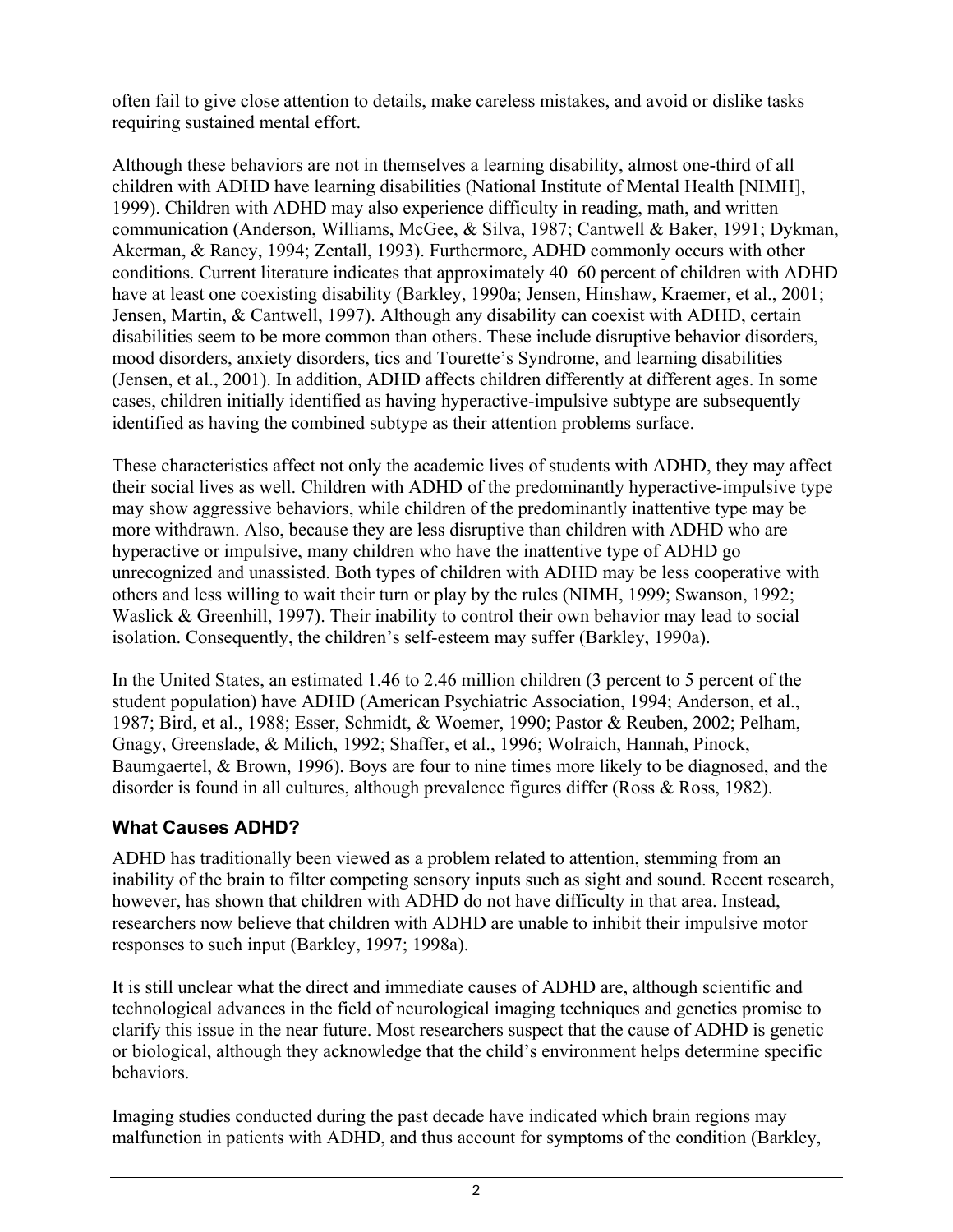<span id="page-6-0"></span>1998a). A 1996 study conducted at the National Institutes for Mental Health (NIMH) found that the right prefrontal cortex (part of the cerebellum) and at least two of the clusters of nerve cells known collectively as the basal ganglia are significantly smaller in children with ADHD (as cited in Barkley, 1998a). It appears that these areas of the brain relate to the regulation of attention. Why these areas of the brain are smaller for some children is yet unknown, but researchers have suggested mutations in several genes that are active in the prefrontal cortex and basal ganglia may play a significant role (Barkley, 1998a). In addition, some nongenetic factors have been linked to ADHD including premature birth, maternal alcohol and tobacco use, high levels of exposure to lead, and prenatal neurological damage. Although some people claim that food additives, sugar, yeast, or poor child rearing methods lead to ADHD, there is no conclusive evidence to support these beliefs (Barkley, 1998a; Neuwirth, 1994; NIMH, 1999).

## **How Do We Identify ADHD?**

Although toddlers and preschoolers, on occasion, may show characteristics of ADHD, some of these behaviors may be normal for their age or developmental stage. These behaviors must be exhibited to an abnormal degree to warrant identification as ADHD. Even with older children, other factors (including environmental influences) can produce behaviors resembling ADHD.

The criteria set forth by the fourth edition of the *Diagnostic and Statistical Manual of Mental Disorders (DSM-IV)* are used as the standardized clinical definition to determine the presence of ADHD (see DSM-IV Criteria for ADHD). A person must exhibit several characteristics to be clinically diagnosed as having ADHD:

**Severity.** The behavior in question must occur more frequently in the child than in other children at the same developmental stage.

**Early onset.** At least some of the symptoms must have been present prior to age 7.

**Duration.** The symptoms must also have been present for at least 6 months prior to the evaluation.

**Impact.** The symptoms must have a negative impact on the child's academic or social life.

**Settings.** The symptoms must be present in multiple settings.

The specific DSM-IV criteria are set forth in the following chart.

#### *DSM-IV Criteria for Attention Deficit/Hyperactivity Disorder*

- A. According to the DSM-IV, a person with Attention Deficit/Hyperactivity Disorder must have either (1) or (2):
	- (1) Six (or more) of the following symptoms of **inattention** have persisted for at least 6 months to a degree that is maladaptive and inconsistent with developmental level:

#### **Inattention**

- (a) often fails to give close attention to details or makes careless mistakes in school work, work, or other activities
- (b) often has difficulty sustaining attention in tasks or play activities
- (c) often does not seem to listen when spoken to directly
- (d) often does not follow through on instructions and fails to finish schoolwork, chores, or duties in the workplace (not due to oppositional behavior or failure to understand instructions)
- (e) often has difficulty organizing tasks and activities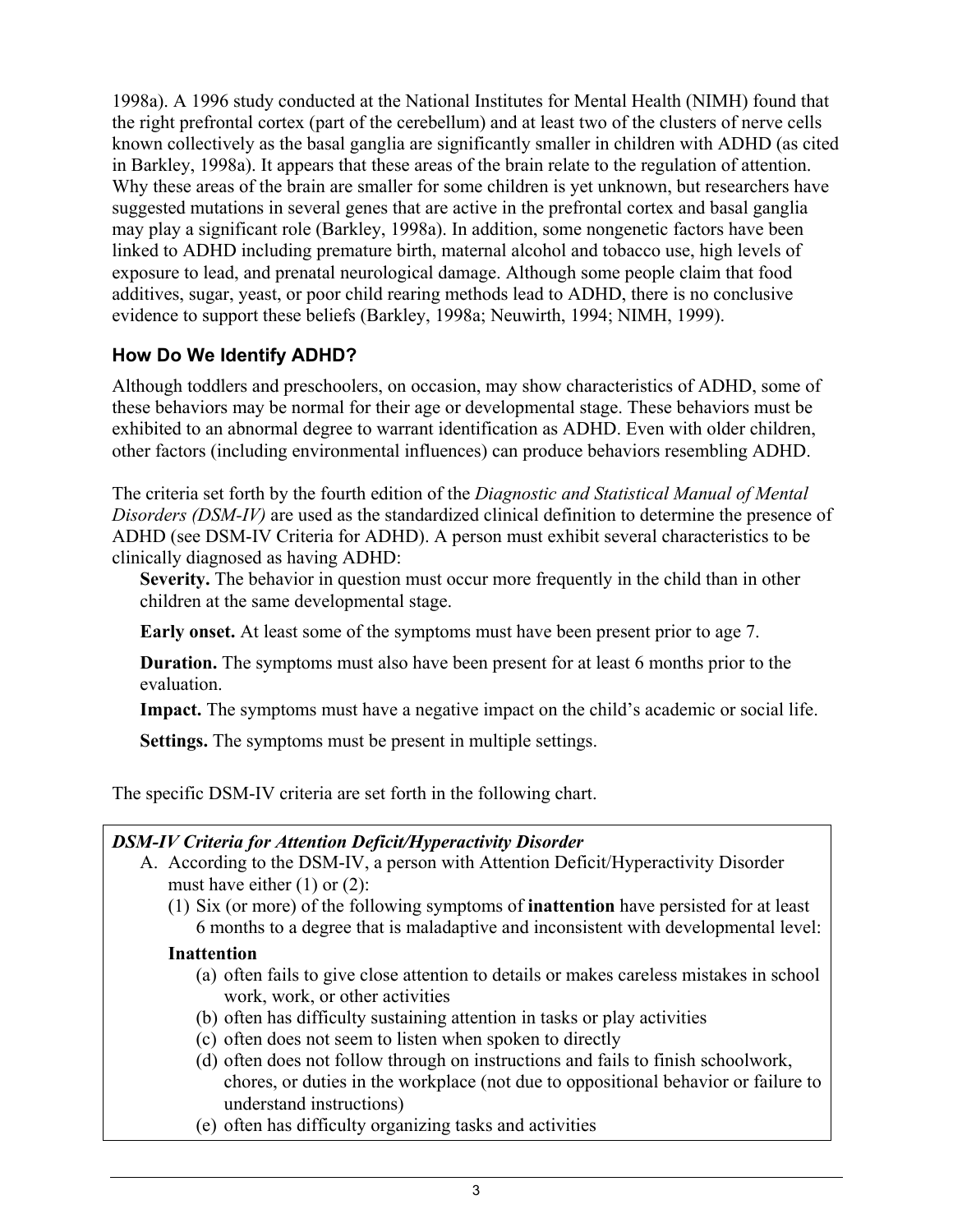- (f) often avoids, dislikes, or is reluctant to engage in tasks that require sustained mental effort (such as schoolwork or homework)
- (g) often loses things necessary for tasks or activities (e.g., toys, school assignments, pencils, books, or tools)
- (h) is often easily distracted by extraneous stimuli
- (i) is often forgetful in daily activities
- (2) Six (or more) of the following symptoms of hyperactivity-impulsivity have persisted for at least 6 months to a degree that is maladaptive and inconsistent with developmental level:

## **Hyperactivity**

- (a) often fidgets with hands or feet or squirms in seat
- (b) often leaves seat in classroom or in other situations in which remaining seated is expected
- (c) often runs about or climbs excessively in situations in which it is inappropriate (in adolescents or adults, may be limited to subjective feelings or restlessness)
- (d) often has difficulty playing or engaging in leisure activities quietly
- (e) is often "on the go" or often acts as if "driven by a motor"
- (f) often talks excessively
- (g) often blurts out answers before questions have been completed
- (h) often has difficulty awaiting turn
- (i) often interrupts or intrudes on others (e.g., butts into conversations or games)
- B. Some hyperactive-impulsive or inattentive symptoms that caused impairment were present before age 7 years.
- C. Some impairment from the symptoms is present in two or more settings (e.g., at school [or work] and at home).
- D. There must be clear evidence of clinically significant impairment in social, academic, or occupational functioning.
- E. The symptoms do not occur exclusively during the course of a Pervasive Developmental Disorder, Schizophrenia, or other Psychotic Disorder and are not better accounted for by another mental disorder (e.g., Mood Disorder, Anxiety Disorder, Disassociative Disorder, or a Personality Disorder).

**Attention Deficit/Hyperactivity Disorder, Combined Type:** if both Criteria A1 and A2 are met for the past 6 months.

**Attention Deficit/Hyperactivity Disorder, Predominantly Inattentive Type:** if Criterion A1 is met but Criterion A2 is not met for the past 6 months.

**Attention Deficit/Hyperactivity Disorder, Predominantly Hyperactive-Impulsive Type:** if Criterion A2 is met but Criterion A1 is not met for the past 6 months.

Source: American Psychiatric Association: *Diagnostic and Statistical Manual of Mental Disorders,* Fourth Edition. Washington, DC, American Psychiatric Association, 1994.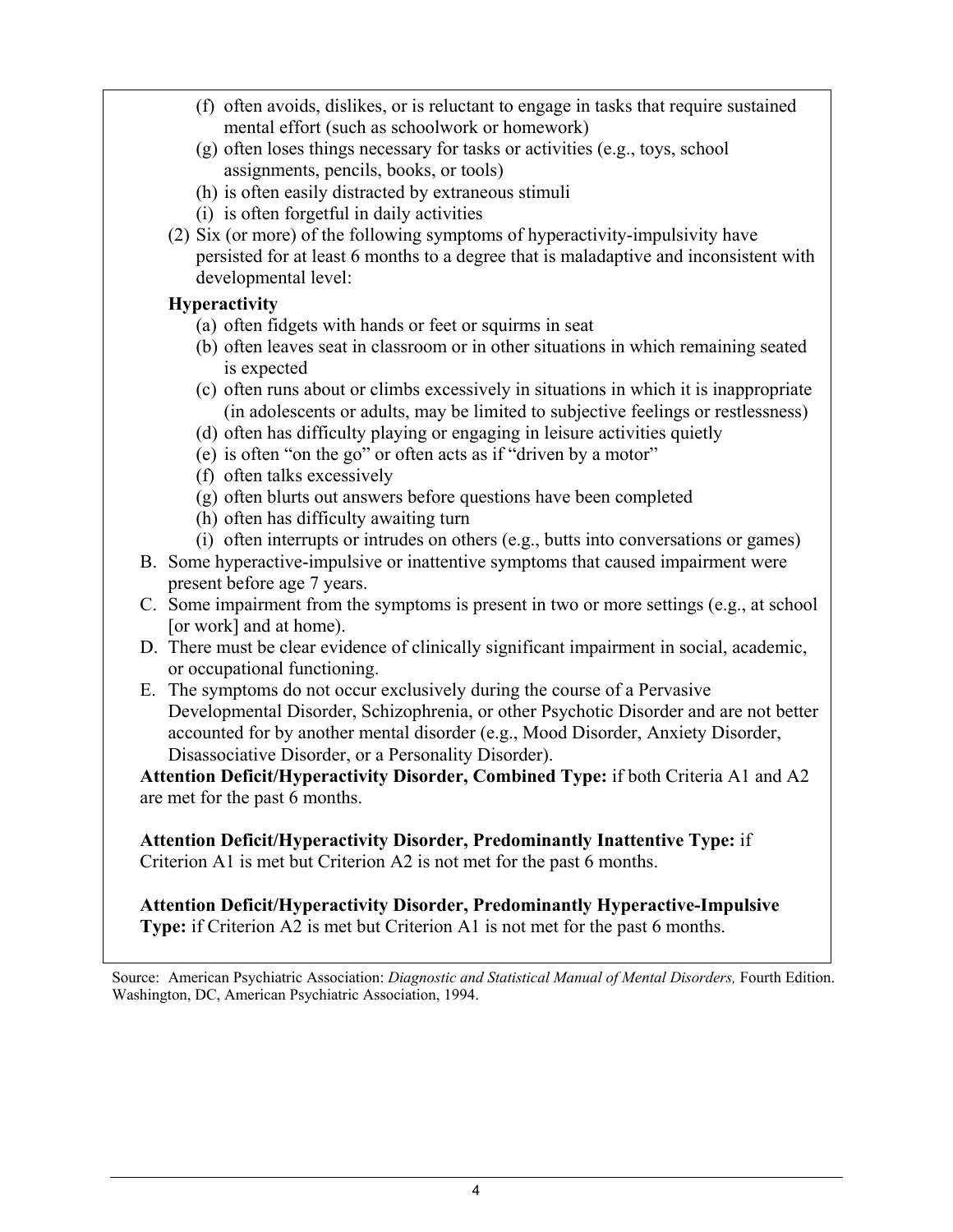## **LEGAL REQUIREMENTS FOR IDENTIFICATION OF AND EDUCATIONAL SERVICES FOR CHILDREN WITH ADHD**

<span id="page-8-0"></span>Two important federal mandates protect the rights of eligible children with ADHD—the Individuals with Disabilities Education Act (IDEA) and Section 504 of the Rehabilitation Act of 1973 (Section 504). The regulations implementing these laws are 34 CFR sections 300 and 104, respectively, which require school districts to provide a "free appropriate public education" to students who meet their eligibility criteria. Although a child with ADHD may not be eligible for services under IDEA, he or she may meet the requirements of Section 504.

The requirements and qualifications for IDEA are more stringent than those of Section 504. IDEA provides funds to state education agencies for the purpose of providing special education and related services to children evaluated in accordance with IDEA and found to have at least one of the 13 specific categories of disabilities, and who thus need special education and related services. Attention Deficit Hyperactivity Disorder may be considered under the specific category of "Other Health Impairment" (OHI), if the disability results in limited strength, vitality, or alertness, including a heightened alertness to environmental stimuli that results in limited alertness with respect to the educational environment and that is due to chronic or acute health problems.

Under IDEA, each public agency—that is, each school district—shall ensure that a full and individual evaluation is conducted for each child being considered for special education and related services. The child's individualized education program (IEP) team uses the results of the evaluation to determine the educational needs of the child. The results of a medical doctor's, psychologist's, or other qualified professional's assessment indicating a diagnosis of ADHD may be an important evaluation result, but the diagnosis does not automatically mean that a child is eligible for special education and related services. A group of qualified professionals and the parent of the child determine whether the child is an eligible child with a disability according to IDEA. Children with ADHD also may be eligible for services under the "Specific Learning Disability," "Emotional Disturbance," or other relevant disability categories of IDEA if they have those disabilities in addition to ADHD.

After it has been determined that a child is eligible for special education and related services under IDEA, an IEP is developed that includes a statement of measurable annual goals, including benchmarks or short-term objectives that reflect the student's needs. The IEP goals are determined with input from the parents and cannot be changed without the parents' knowledge. Although children who are eligible under IDEA must have an IEP, students eligible under Section 504 are not required to have an IEP but must be provided regular or special education and related aids or services that are designed to meet their individual educational needs as adequately as the needs of nondisabled students are met.

Section 504 was established to ensure a free appropriate education for all children who have an impairment—physical or mental—that substantially limits one or more major life activities. If it can be demonstrated that a child's ADHD adversely affects his or her learning—a major life activity in the life of a child—the student may qualify for services under Section 504. To be considered eligible for Section 504, a student must be evaluated to ensure that the disability requires special education or related services or supplementary aids and services. Therefore, a child whose ADHD does not interfere with his or her learning process may not be eligible for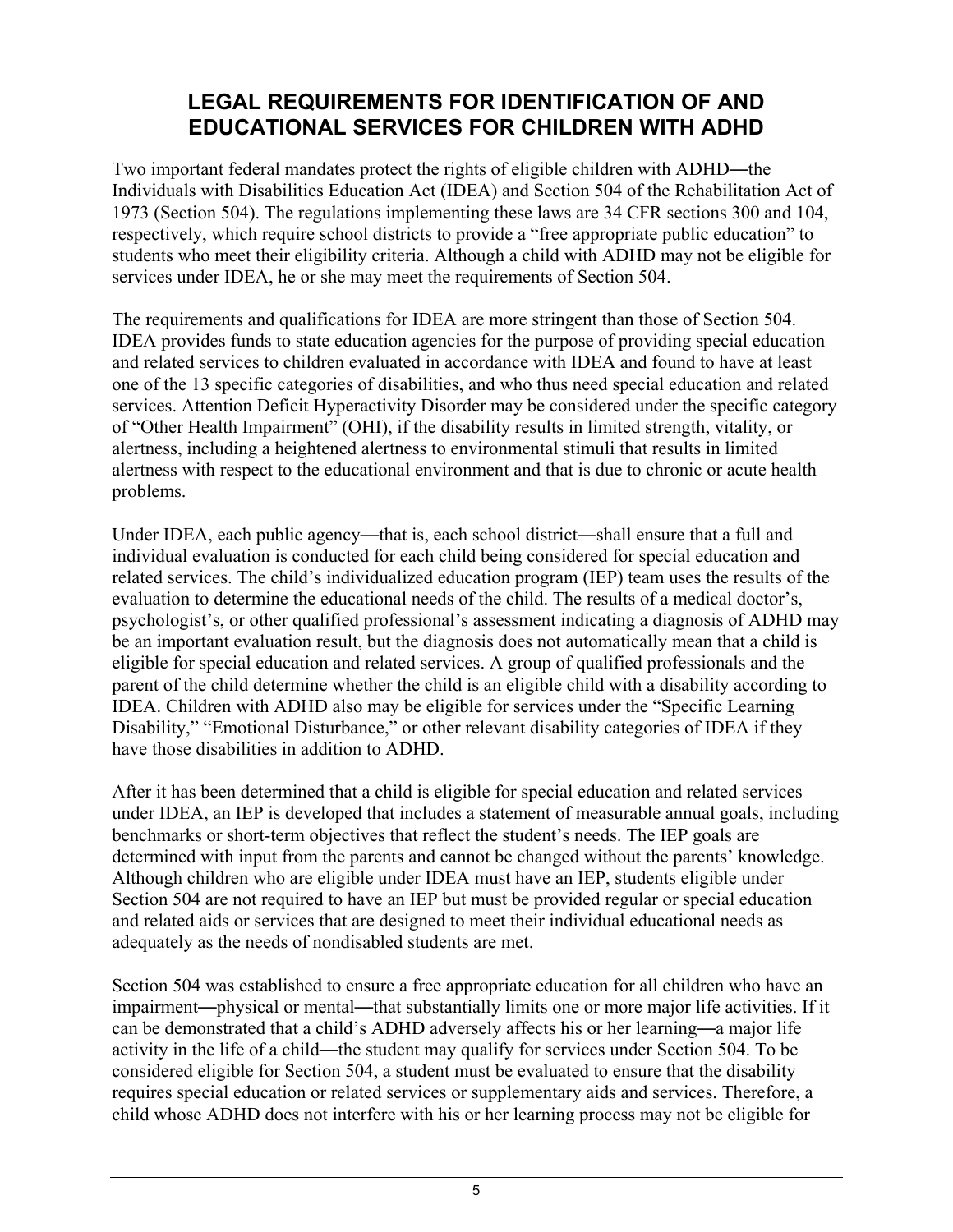<span id="page-9-0"></span>special education and related services under IDEA or supplementary aids and services under Section 504.

IDEA and Section 504 require schools to provide special education or to make modifications or adaptations for students whose ADHD adversely affects their educational performance. Such adaptations may include curriculum adjustments, alternative classroom organization and management, specialized teaching techniques and study skills, use of behavior management, and increased parent/ teacher collaboration. Eligible children with ADHD must be placed in regular education classrooms, to the maximum extent appropriate to their educational needs, with the use of supplementary aids and services if necessary. Of course, the needs of some children with ADHD cannot be met solely within the confines of a regular education classroom, and they may need special education or related aids or services provided in other settings.

#### **Components of a Comprehensive Evaluation**

- Behavioral
- Educational
- Medical •

A diagnosis of ADHD is multifaceted and includes behavioral, medical, and educational data gathering. One component of the diagnosis includes an examination of the child's history through comprehensive interviews with parents, teachers, and health care professionals. Interviewing these individuals determines the child's specific behavior characteristics, when the behavior began, duration of symptoms, whether the child displays the behavior in various settings, and coexisting conditions. The American Academy of Pediatrics (AAP) stresses that since a variety of psychological and developmental disorders frequently coexist in children who are being evaluated for ADHD, a thorough examination for any such coexisting condition should be an integral part of any evaluation (AAP, 2000).

#### *Behavioral Evaluation*

Specific questionnaires and rating scales are used to review and quantify the behavioral characteristics of ADHD. The AAP has developed clinical practice guidelines for the diagnosis and evaluation of children with ADHD, and finds that such behavioral rating scales accurately distinguish between children with and without ADHD (AAP, 2000). Conversely, AAP recommends **not** using broadband rating scales or teacher global questionnaires in the diagnosis of children with ADHD. They suggest using ADHD-Specific rating scales including:

 *CPRS-R:L-ADHD Index* (Conners Parent Rating Scale—1997 Revised Version: Long Form, ADHD Index Scale)

 *CTRS-R:L-ADHD Index*  (Conners Teacher Rating Scale—1997 Revised Version: Long Form, ADHD Index Scale)

 *CPRS-R:L-DSM-IV Symptoms*  (Conners Parent Rating Scale—1997 Revised Version: Long Form, DSM-IV Symptoms Scale)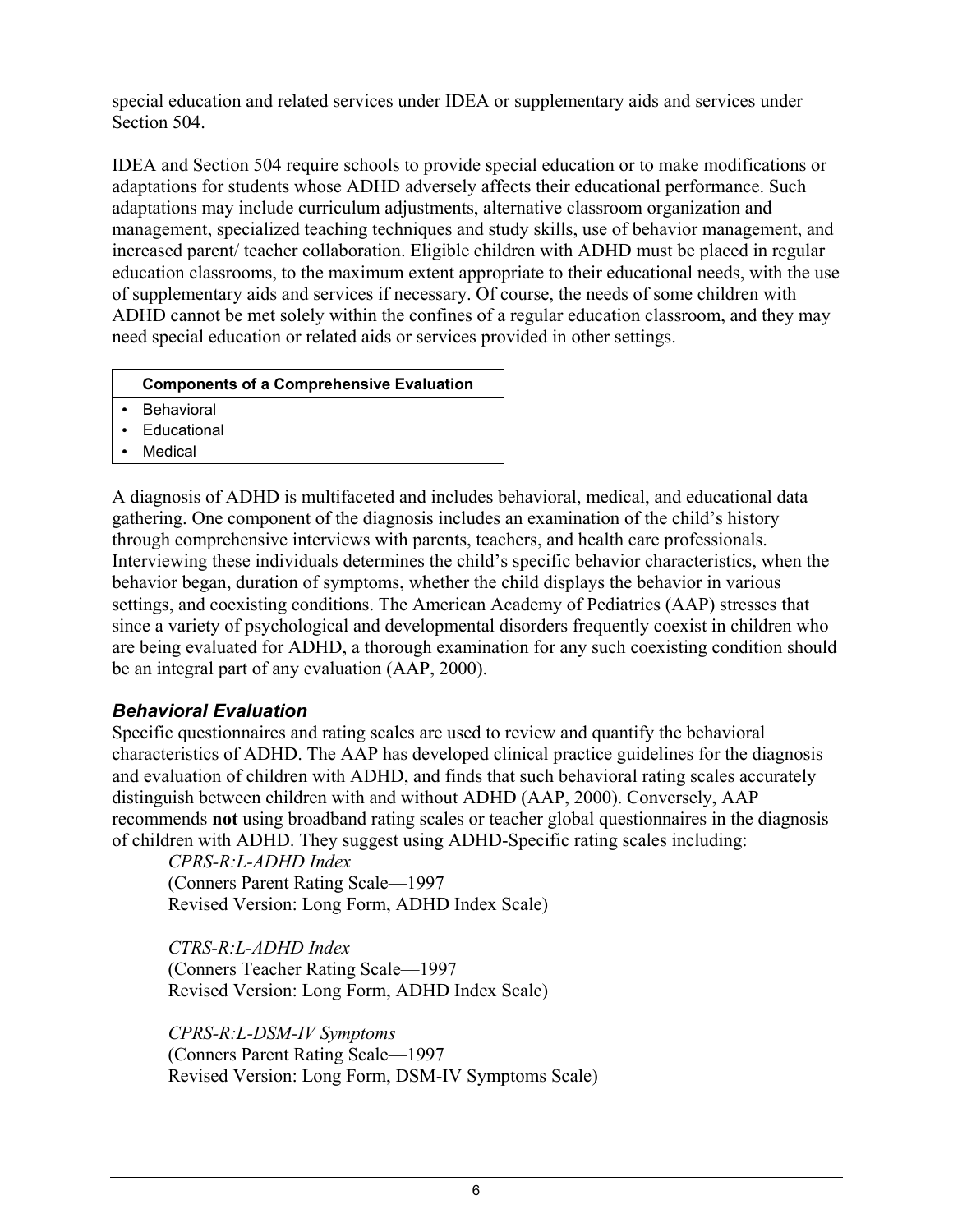<span id="page-10-0"></span> *CTRS-R:L-DSM-IV Symptoms*  (Conners Teacher Rating Scale—1997 Revised Version: Long Form, DSM-IV Symptoms Scale)

#### *SSQ-O-1*

(Barkley's School Situations Questionnaire—Original Version, Number of Problem Settings Scale)

#### *SSQ-O-II*

(Barkley's School Situations Questionnaire—Original Version, Mean Severity Scale) (Taken from Green, Wong, Atkins, et al. (1999). *Diagnosis of Attention Deficit/Hyperactivity Disorder.* Technical Review 3. Rockville, MD: U.S. Department of Health and Human Services, Agency for Health Care Policy and Research, as cited in AAP, 2000).

As with all psychological tests, child-rating scales have a range of measurement error. Appropriate scales have satisfactory norms for the child's chronological age and ability levels.

Collecting information about the child's ADHD symptoms from several different sources helps ensure that the information is accurate. Appropriate sources of information include the child's parents, teachers, other diagnosticians such as psychologists, occupational therapists, speech therapists, social workers, and physicians. It is also important to review both the child's previous medical history as well as his or her school records.

## *Educational Evaluation*

An educational evaluation assesses the extent to which a child's symptoms of ADHD impair his or her academic performance at school. The evaluation involves direct observations of the child in the classroom as well as a review of his or her academic productivity.

Behaviors targeted for classroom observation may include:

- Problems of inattention, such as becoming easily distracted, making careless mistakes, or failing to finish assignments on time;
- Problems of hyperactivity, such as fidgeting, getting out of an assigned seat, running around the classroom excessively or striking out at a peer;
- Problems of impulsivity, such as blurting out answers to the teacher's questions or interrupting the teacher or other students in the class; and
- More challenging behaviors, such as severe aggressive or disruptive behavior.

Classroom observations are used to record how often the child exhibits various ADHD symptoms in the classroom. The frequency with which the child with ADHD exhibits these and other target behaviors are compared to norms for other children of the same age and gender. It is also important to compare the behavior of the child with ADHD to the behaviors of other children in his or her classroom.

It is best to collect this information during two or three different observations across several days. Each observation typically lasts about 20 to 30 minutes.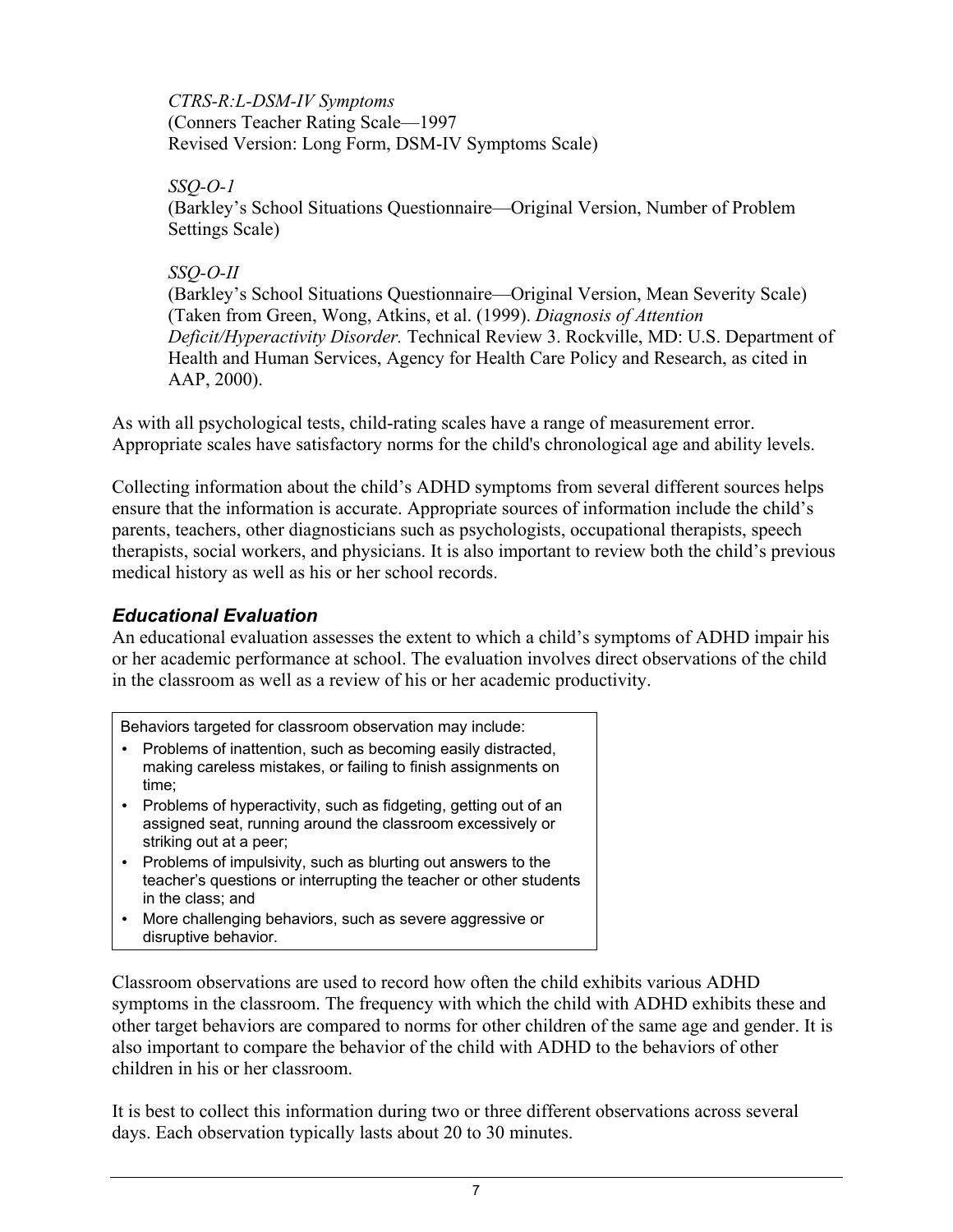<span id="page-11-0"></span>In order to receive special education and related services under Part B of IDEA, a child must be evaluated to determine (1) whether he or she has a disability and (2) whether he or she, because of the disability, needs special education and related services. The initial evaluation must be a full and individual evaluation that assesses the child in all areas related to the suspected disability and uses a variety of assessment tools and strategies. As discussed in the section on Legal Requirements (above), a child who has ADHD may be eligible for special education and related services because he or she also meets the criteria for at least one of the disability categories, such as specific learning disability or emotional disturbance. It is important to note that the assessment instruments and procedures used by educational personnel to evaluate other disabilities—such as learning disabilities—may not be appropriate for the evaluation of ADHD. A variety of assessment tools and strategies must be used to gather relevant functional and developmental information about the child.

An educational evaluation also includes an assessment of the child's productivity in completing classwork and other academic assignments. It is important to collect information about both the percentage of work completed as well as the accuracy of the work. The productivity of the child with ADHD can be compared to the productivity of other children in the class.

Once the observations and testing are complete, a group of qualified professionals and the parents of the child will review the results and determine if the child has a disability and whether the child needs special education and related services. Using this information, the child's IEP team, which includes the child's parents, will develop an individualized educational program that directly addresses the child's learning and behavior. If the child is recommended for evaluation and determined by the child's IEP team not to meet the eligibility requirements under IDEA, the child may be appropriate for evaluation under Section 504.

## *Medical Evaluation*

A medical evaluation assesses whether the child is manifesting symptoms of ADHD, based on the following three objectives:

- To assess problems of inattention, impulsivity, and hyperactivity that the child is currently experiencing;
- To assess the severity of these problems; and
- To gather information about other disabilities that may be contributing to the child's ADHD symptoms.

Part B of IDEA does not necessarily require a school district to conduct a medical evaluation for the purpose of determining whether a child has ADHD. If a public agency believes that a medical evaluation by a licensed physician is needed as part of the evaluation to determine whether a child suspected of having ADHD meets the eligibility criteria of the OHI category, or any other disability category under Part B, the school district must ensure that this evaluation is conducted at no cost to the parents (OSEP Letter to Michel Williams, March 14, 1994, 21 IDELR 73).

In May 2000, the American Academy of Pediatrics (AAP) published a clinical practice guideline that provides recommendations for the assessment and diagnosis of school-aged children with ADHD. The guideline, developed by a committee comprised of pediatricians and experts in the fields of neurology, psychology, child psychiatry, child development, and education, as well as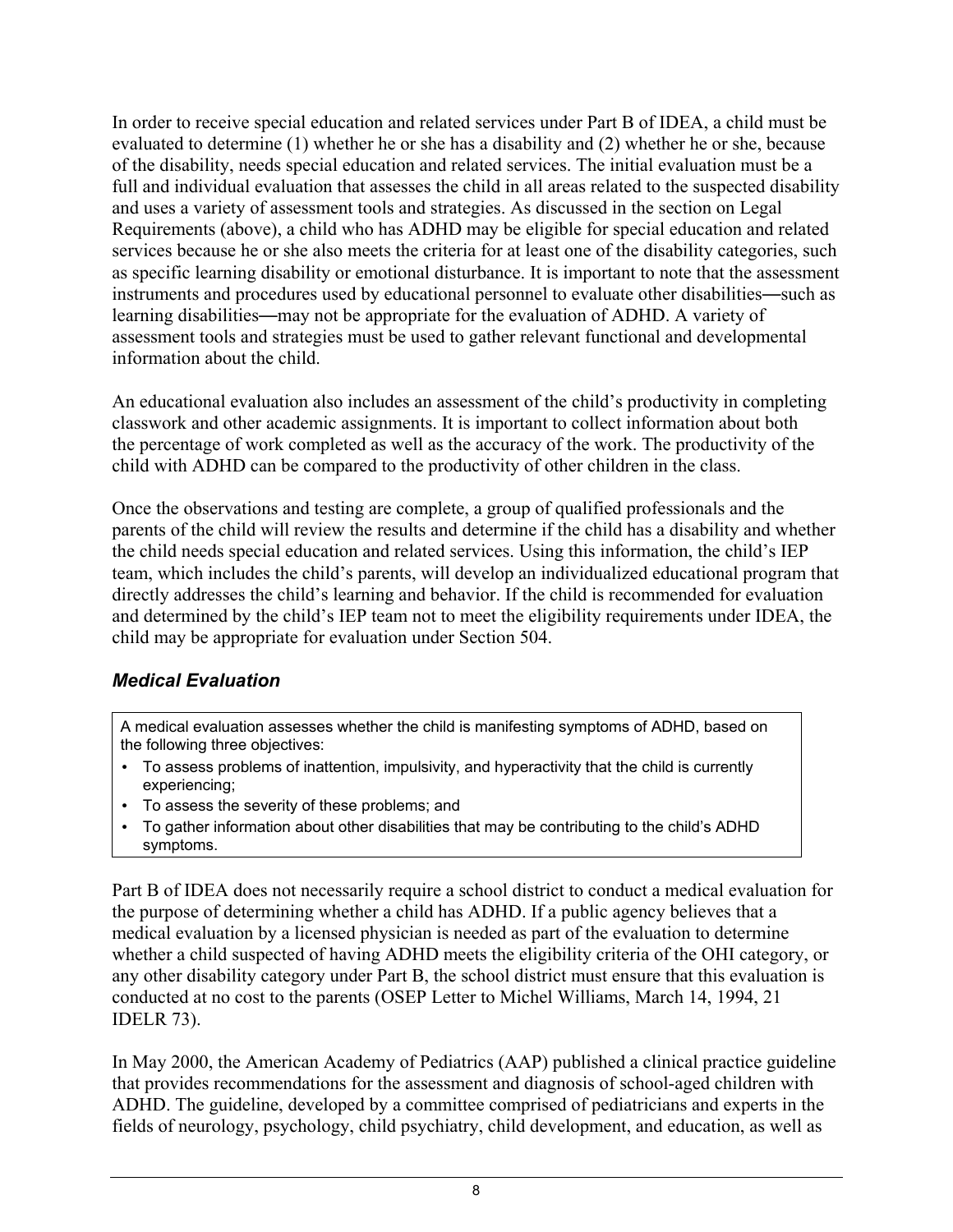<span id="page-12-0"></span>experts in epidemiology and pediatrics, is intended for use by primary care clinicians who are involved in the identification and evaluation process. The recommendations are designed to provide a framework for diagnostic decisionmaking and include the following:

- Medical evaluation for ADHD should be initiated by the primary care clinician. Questioning parents regarding school and behavioral issues, either directly or through a pre-visit questionnaire, may help alert physicians to possible ADHD. •
- In diagnosing ADHD, physicians should use DSM-IV criteria.
- The assessment of ADHD should include information obtained directly from parents or caregivers, as well as a classroom teacher or other school professional, regarding the core symptoms of ADHD in various settings, the age of onset, duration of symptoms, and degree of functional impairment.
- Evaluation of a child with ADHD should also include assessment of co-existing conditions such as learning and language problems, aggression, disruptive behavior, depression, or anxiety.

## **What Are the Treatment Options?**

Although at present no cure for ADHD exists, there are a number of treatment options that have proven to be effective for some children. Effective strategies include behavioral, pharmacological, and multimodal methods.

## *Behavioral Approaches*

Behavioral approaches represent a broad set of specific interventions that have the common goal of modifying the physical and social environment to alter or change behavior (AAP, 2001). They are used in the treatment of ADHD to provide structure for the child and to reinforce appropriate behavior. Those who typically implement behavioral approaches include parents as well as a wide range of professionals, such as psychologists, school personnel, community mental health therapists, and primary care physicians. Types of behavioral approaches include behavioral training for parents and teachers (in which the parent and/or teacher is taught child management skills), a systematic program of contingency management (e.g. positive reinforcement, "time outs," response cost, and token economy), clinical behavioral therapy (training in problemsolving and social skills), and cognitive-behavioral treatment (e.g., self-monitoring, verbal selfinstruction, development of problem-solving strategies, self-reinforcement) (AAP, 2001; Barkley, 1998b; Pelham, Wheeler, & Chronis, 1998). In general, these approaches are designed to use direct teaching and reinforcement strategies for positive behaviors and direct consequences for inappropriate behavior. Of these options, systematic programs of intensive contingency management conducted in specialized classrooms and summer camps with the setting controlled by highly trained individuals have been found to be highly effective (Abramowitz, et al., 1992; Carlson, et al., 1992; Pelham & Hoza, 1996). A later study conducted by Pelham, Wheeler, and Chronis (1998) indicates that two approaches—parent training in behavior therapy and classroom behavior interventions—also are successful in changing the behavior of children with ADHD. In addition, home-school interactions that support a consistent approach are important to the success of behavioral approaches.

The use of behavioral strategies holds promise but also presents some limitations. Behavioral strategies may be appealing to parents and professionals for the following reasons:

• Behavioral strategies are used most commonly when parents do not want to give their child medication;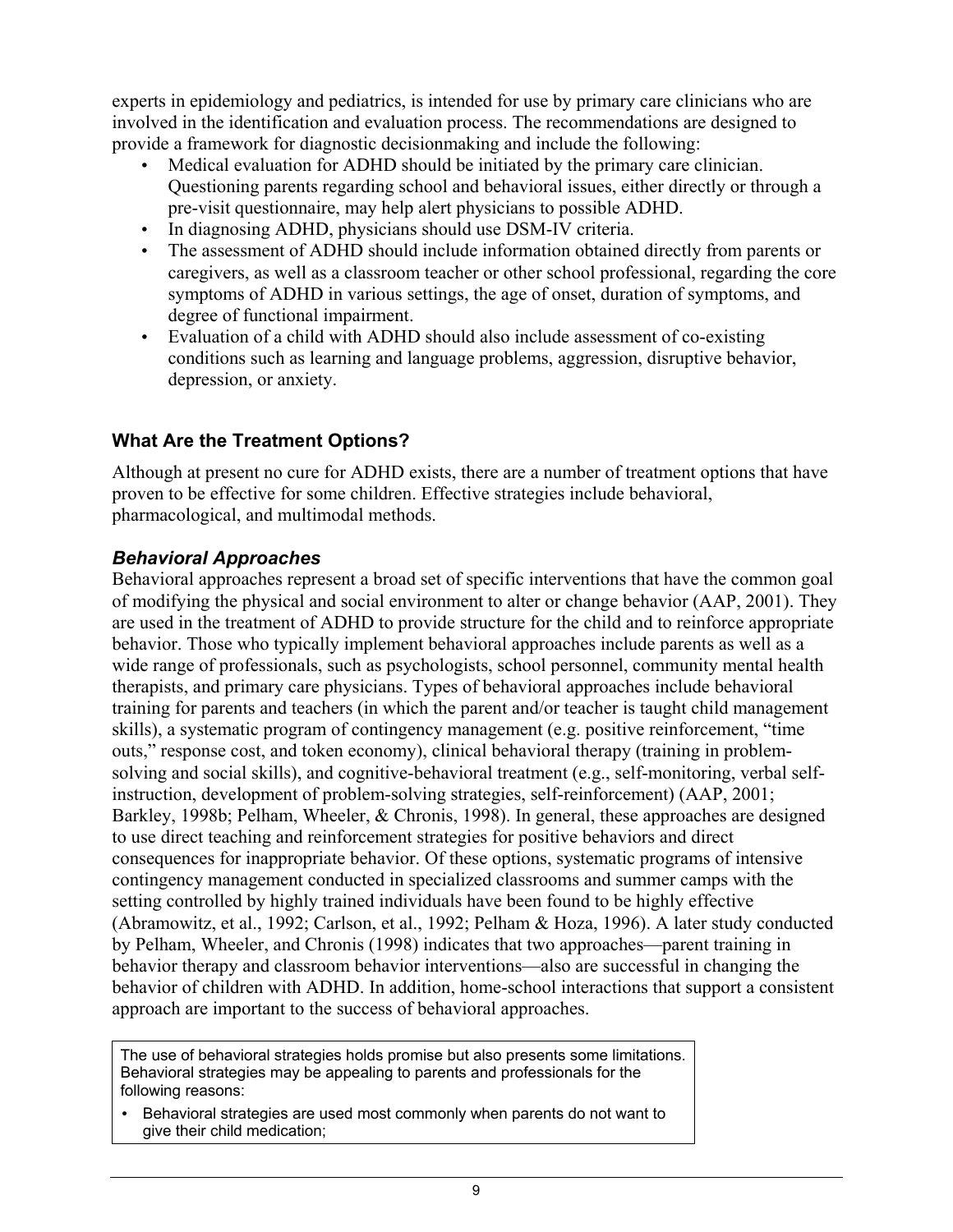- <span id="page-13-0"></span>Behavioral strategies also can be used in conjunction with medicine (see multimodal methods); •
- Behavioral techniques can be applied in a variety of settings including school, home, and the community; and
- Behavioral strategies may be the only options if the child has an adverse reaction to medication.

The research results on the effectiveness of behavioral techniques are mixed. While studies that compare the behavior of children during periods on and off behavior therapy demonstrate the effectiveness of behavior therapy (Pelham & Fabiano, 2001), it is difficult to isolate its effectiveness. The multiplicity of interventions and outcome measures makes careful analysis of the effects of behavior therapy alone, or in association with medications, very difficult (AAP, 2001). A review conducted by McInerney, Reeve, and Kane (1995) confirms that the effective education of children with ADHD requires modifications to academic instruction, behavior management, and classroom environment. Although some research suggests that behavioral methods offer the opportunity for children to work on their strengths and learn self-management, other research indicates that behavioral interventions are effective but to a lower degree than treatment with psychostimulants (Jadad, Boyle, & Cunningham, 1999; Pelham, et al., 1998).

Behavior therapy has been found to be effective only when it is implemented and maintained (AAP, 2001). Indeed, behavioral strategies can be difficult to implement consistently across all of the settings necessary for it to be maximally effective. Although behavioral management programs have been shown to enhance the academic performance and behavior of children with ADHD, followup and maintenance of the treatment is often lacking (Rapport, Stoner, & Jones, 1986).

In fact, some research has shown that behavioral techniques may fail to reduce ADHD's core characteristics of hyperactivity, impulsivity, and inattention (AAP, 2001; U.S. Department of Health and Human Services [DHHS], 1999). Conversely, one must consider that the problems of children with ADHD are seldom limited to the core symptoms themselves (Barkley, 1990a). Children frequently demonstrate other types of psychosocial difficulties, such as aggression, oppositional defiant behavior, academic underachievement, and depression (Barkley, 1990a). Because many of these other difficulties cannot be managed through psychostimulants, behavioral interventions may be useful in addressing ADHD and other problems a child may be exhibiting.

#### *Pharmacological Approaches*

Pharmacological treatment remains one of the most common, yet most controversial, forms of ADHD treatment. It is important to note that the decision to prescribe any medicine is the responsibility of medical—not educational—professionals, after consultation with the family and agreement on the most appropriate treatment plan. Pharmacological treatment includes the use of psychostimulants, antidepressants, anti-anxiety medications, antipsychotics, and mood stabilizers (NIMH, 2000). Stimulants predominate in clinical use and have been found to be effective with 75 to 90 percent of children with ADHD (DHHS, 1999). Stimulants include Methylphenidate (Ritalin), Dextroamphetamine (Dexedrine), and Pemoline (Cylert). Other types of medication (antidepressants, anti-anxiety medications, antipsychotics, and mood stabilizers) are used primarily for those who do not respond to stimulants, or those who have coexisting disorders. The results of the Multimodal Treatment Study (MTA), which are discussed in further detail in the next section, confirm research findings on the use of pharmacological treatment for patients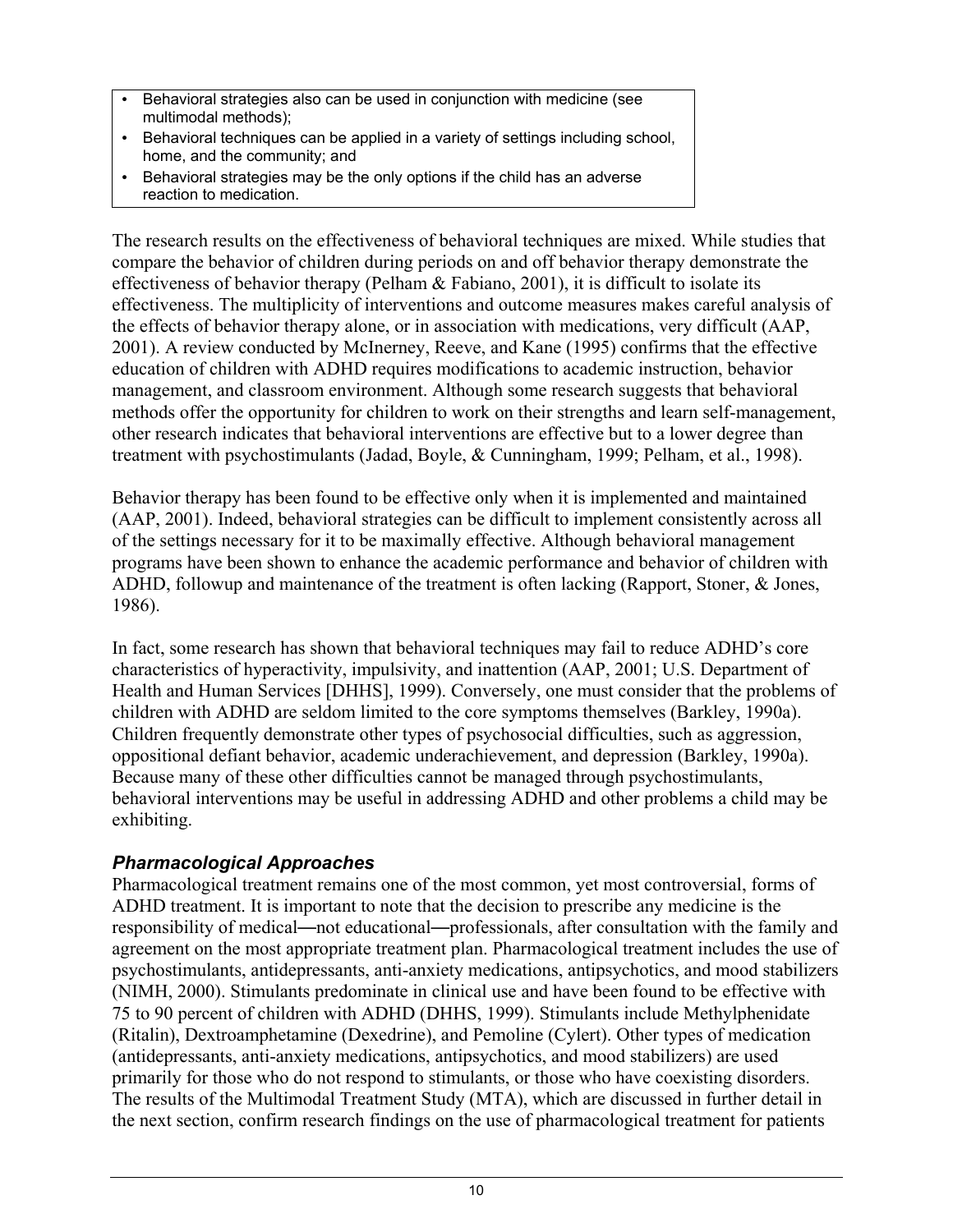with ADHD. Specifically, the study found that the use of medication was almost as effective as the multimodal treatment of medication and behavioral interventions (Edwards, 2002).

#### **Administering Medication at School**

- Develop a plan to ensure that medication is administered in accordance with doctor's recommendation
- Include this plan in the child's IEP
- Maintain child and parent rights to medical confidentiality

Researchers believe that psychostimulants affect the portion of the brain that is responsible for producing neurotransmitters. Neurotransmitters are chemical agents at nerve endings that help electrical impulses travel among nerve cells. Neurotransmitters are responsible for helping people attend to important aspects of their environment. The appropriate medication stimulates these underfunctioning chemicals to produce extra neurotransmitters, thus increasing the child's capacity to pay attention, control impulses, and reduce hyperactivity. Medication necessary to achieve this typically requires multiple doses throughout the day, as an individual dose of the medication lasts for a short time (1 to 4 hours). However, slow- or timed-release forms of the medication (for example, Concerta) may allow a child with ADHD to continue to benefit from medication over a longer period of time. Doctors, teachers, and parents should communicate openly about the child's behavior and disposition in order to get the dosage and schedule to a point where the child can perform optimally in both academic and social settings, while keeping side effects to a minimum. If it is determined that the child should receive medication during the school day, it is important to develop a plan to ensure that medication is administered in accordance with the plan. Such a plan would be an appropriate component of the child's IEP. In addition, schools must ensure that the child's and parent's rights to medical confidentiality are maintained.

Although the positive effects of the stimulant medication are immediate, all medications have side effects. Adjusting the dosage of the medicine can diminish some of these side effects. Some of the more common side effects include insomnia, nervousness, headaches, and weight loss. In fewer cases, subjects have reported slowed growth, tic disorders, and problems with thinking or with social interaction (Gadow, Sverd, Sprafkin, Nolan, & Ezor, 1995). Medication also can be expensive, depending upon the medicine prescribed, the frequency of administration, and the subsequent frequency of refills. Stimulant medicines do not "normalize" the entire range of behavior problems, and children under treatment may still manifest higher levels of behavioral problems than their peers (DHHS, 1999). Nonetheless, the American Academy of Pediatrics (AAP) finds that at least 80 percent of children will respond to one of the stimulants if they are administered in a systematic way. Under medical care, children who fail to show positive effects or who experience intolerable side effects on one type of medication may find another medication helpful. The AAP reports that children who do not respond to one medication may have a positive response to an alternative medication, and concludes that stimulants may be a safe and effective way to treat ADHD in children (AAP, 2001).

In January 2003, a new type of nonstimulant medication for the treatment of children and adults with ADHD was approved by the FDA. Atomoxetine, also known as Straterra, may be prescribed by physicians in some cases.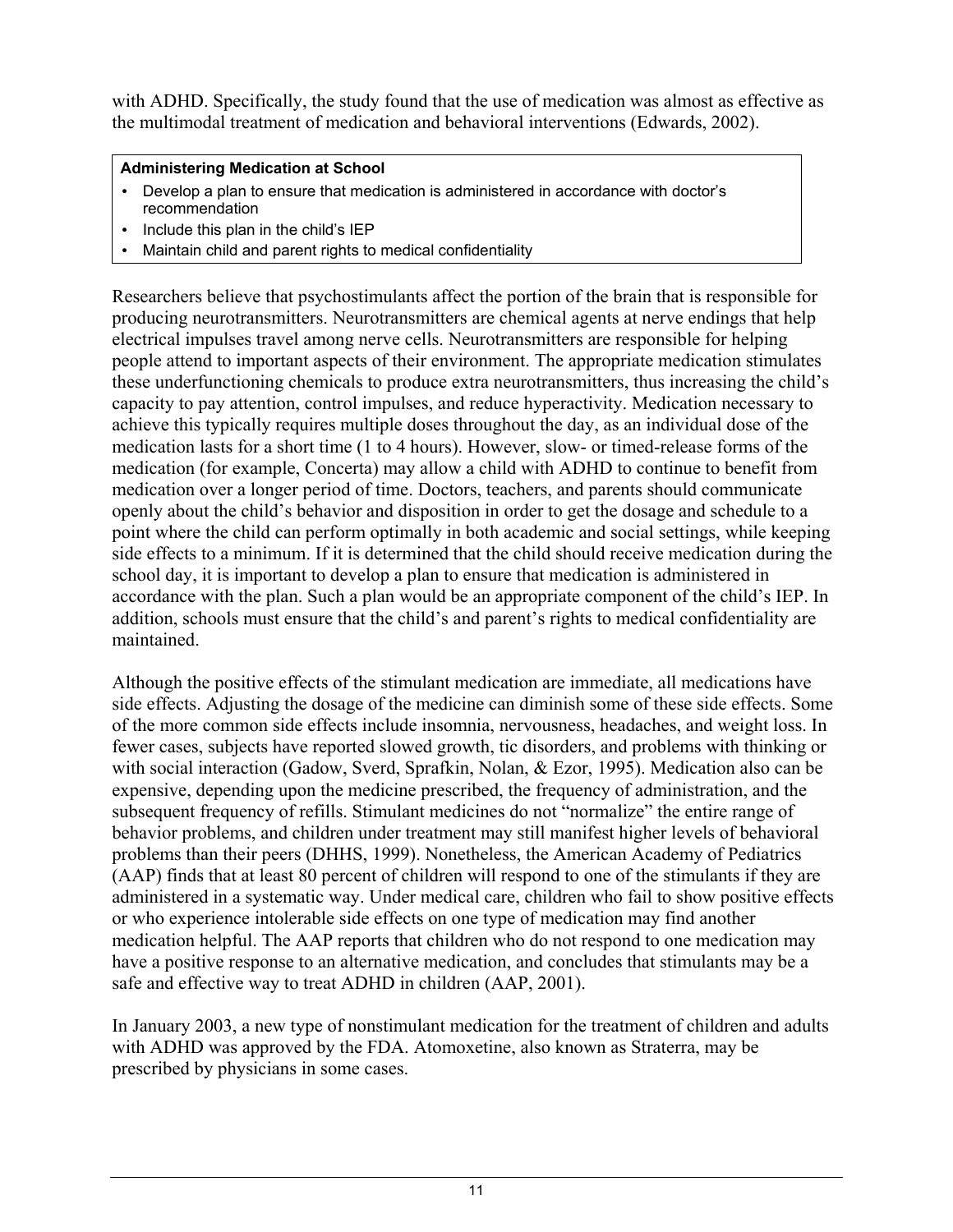## <span id="page-15-0"></span>*Multimodal Approaches*

Research indicates that for many children the best way to mitigate symptoms of ADHD is the use of a combined approach. A recent study by the NIMH—the Multimodal Treatment Study of Children with ADHD (MTA)—is the longest and most thorough study of the effects of ADHD interventions (MTA Cooperative Group, 1999a, 1999b). The study followed 579 children between the ages of 7 and 10 at six sites nationwide and in Canada. The researchers compared the effects of four interventions: medication provided by the researchers, behavioral intervention, a combination of medication and behavioral intervention, and no-intervention community care (i.e., typical medical care provided in the community).

Multimodal intervention improves . . .

- Academic performance
- Parent-child interaction
- School-related behavior

and reduces . . .

- Child anxiety
- Oppositional behavior

Of the four interventions investigated, the researchers found that the combined medication/behavior treatment and the medication treatment work significantly better than behavioral therapy alone or community care alone at reducing the symptoms of ADHD. Multimodal treatments were especially effective in improving social skills for students coming from high-stress environments and children with ADHD in combination with symptoms of anxiety or depression. The study revealed that a lower medication dosage is effective in multimodal treatments, whereas higher doses were needed to achieve similar results in the medication-only treatment.

Researchers found improvement in the following areas after using a multimodal intervention: child anxiety, academic performance, oppositional behavior, and parent-child interaction. Positive results also were found in school-related behavior when multimodal treatment is coupled with improved parenting skills, including more effective disciplinary responses, and appropriate reinforcements (Hinshaw, et al., 2000). These findings were replicated across all six research sites, despite substantial differences among sites in their samples' sociodemographic characteristics. The study's overall results appear to apply to a wide range of children and families identified as in need of treatment services for ADHD (NIMH, 2000). Other studies demonstrate that multimodal treatments hold value for those children for whom treatment with medication alone is not sufficient (Klein, Abikoff, Klass, Ganeles, Seese, & Pollack, 1997).

In October 2001, the AAP released evidence-based recommendations for the treatment of children diagnosed with ADHD. Their guidelines state that:

- Primary care clinicians should establish a treatment program that recognizes ADHD as a chronic condition;
- The treating clinician, parents, and the child, in collaboration with school personnel, should specify appropriate target outcomes to guide management;
- The clinician should recommend stimulant mediation and/or behavioral therapy as appropriate to improve target outcomes in children with ADHD;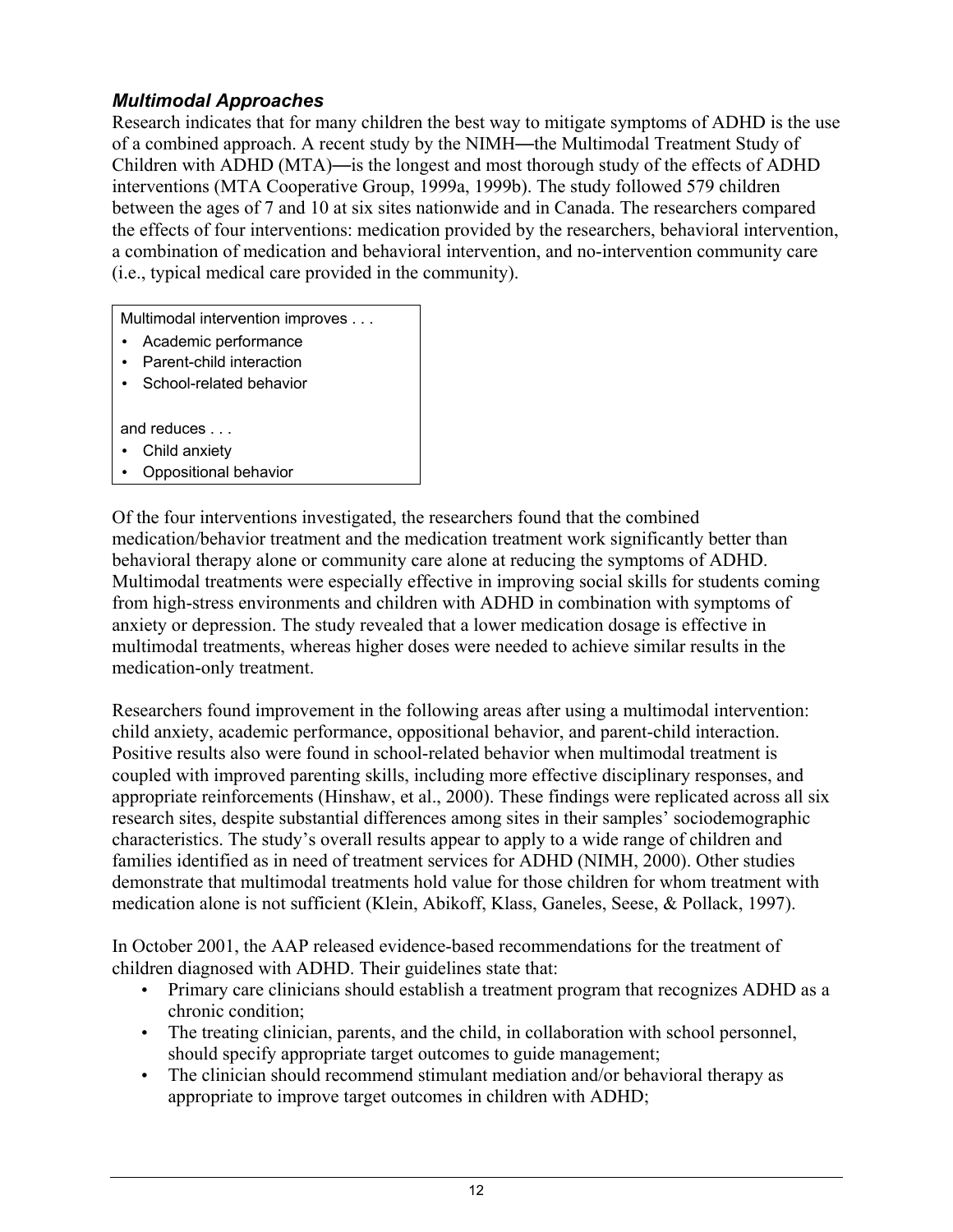- <span id="page-16-0"></span>• When the selected management for a child with ADHD has not met target outcomes, clinicians should evaluate the original diagnosis, use of all appropriate treatments, adherence to the treatment plan, and the presence of coexisting conditions; and
- The clinician should periodically provide a systematic followup for the child with ADHD. Monitoring should be directed to target outcomes and adverse effects, with information gathered from parents, teachers, and the child.

The AAP report stressed that the treatment of ADHD (whether behavioral, pharmacological, or multimodal) requires the development of child-specific treatment plans that describe not only the methods and goals of treatment, but also include means of monitoring over time and specific plans for followup. The process of developing target outcomes requires careful input from parents, children, and teachers as well as other school personnel where available and appropriate. The AAP concluded that parents, children, and educators should agree on at least three to six key targets and desired changes as requisites for constructing the treatment plan. The goals should be realistic, attainable, and measurable. The AAP report found that, for most children, stimulant medication is highly effective in the management of the core symptoms of ADHD. For many children, behavioral interventions are valuable as primary treatment or as an adjunct in the management of ADHD, based on the nature of coexisting conditions, specific target outcomes, and family circumstances (AAP, 2001).

# **HOW DOES ADHD AFFECT SCHOOL PERFORMANCE?**

The school experience can be challenging for students with ADHD. Students usually are identified only after consistently demonstrating a failure to understand or follow rules or to complete required tasks. Other common reasons for referral include frequent classroom disruptions and poor academic performance.

Studies found that students with ADHD, compared to students without ADHD, had persistent academic difficulties that resulted in the following: lower average marks, more failed grades, more expulsions, increased dropout rates, and a lower rate of college undergraduate completion (Weiss & Hechtman as cited in Johnston, 2002; Ingersoll, 1988). The disruptive behavior sometimes associated with the disorder may make students with ADHD more susceptible to suspensions and expulsions. A study by Barkley and colleagues (1990b) found that 46 percent of their student study group with ADHD had been suspended and 11 percent had been expelled.

ADHD's core symptoms—inattention, hyperactivity, and impulsivity—make meeting the daily rigors of school challenging (Zentall, 1993). Difficulty sustaining attention to a task may contribute to missing important details in assignments, daydreaming during lectures and other activities, and difficulty organizing assignments. Hyperactivity may be expressed in either verbal or physical disruptions in class. Impulsivity may lead to careless errors, responding to questions without fully formulating the best answers, and only attending to activities that are entertaining or novel. Overall, students with ADHD may experience more problems with school performance than their nondisabled peers.

## **Helpful Hints**

This section highlights a few evidence-based hints for addressing the specific learning needs of children with ADHD. More detailed information about the effective strategies can be found in a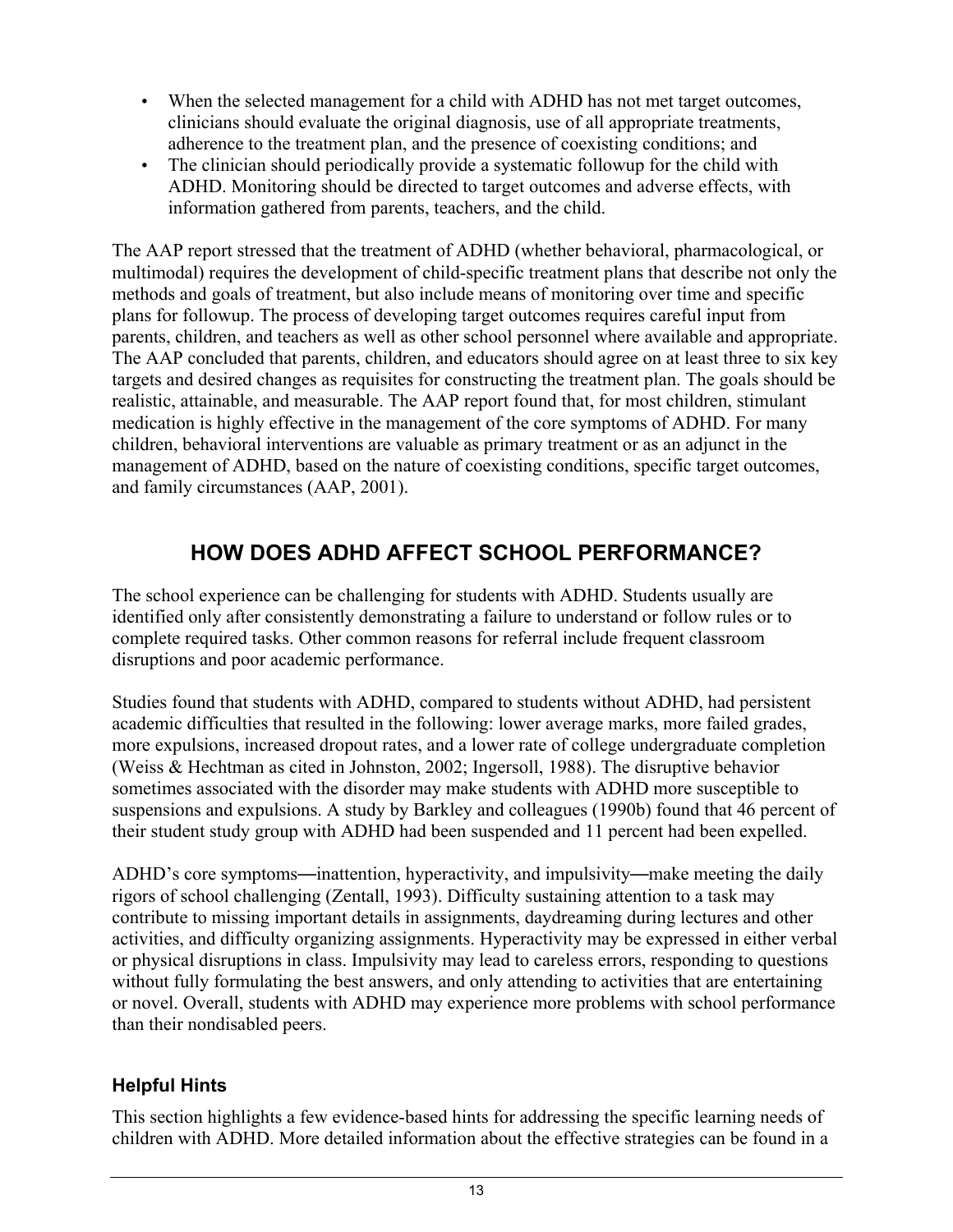<span id="page-17-0"></span>companion guide, *Teaching Children with Attention Deficit Hyperactivity Disorder: Instructional Strategies and Practices.* Information regarding the complete set of materials is available on page 21.

Numerous studies have found that positive results occur when the major stakeholders in a student's education collaborate to address a child's ADHD (Blazer, 1999; Bos, 1999; Bos, Nahmias, & Urban, 1999; Nahmias, 1995; Williams & Carteledge, 1997). Effective collaboration and communication between home and school provide structure across the two major settings in the child's life. Common rewards, reinforcement strategies, and language help to promote consistency across settings.

Bos et al. (1999) reported that collaborative partnerships between home and school were especially important during the initial assessment of the child's disability and educational needs, the development of behavior modification plans, the evaluations of medication, and the coordination of assignments. Parents and teachers can share information with one another if they work together to plan behavioral and academic strategies for the student. Parents can offer information about the child—including the child's medical history, hobbies and interests, effective reinforcers, and behavior in other settings—that may inform the decisions made by the teacher and other members of the IEP team. The teacher can keep parents informed about their child's progress, performance, and behavior in school. If the child is taking medication, the teacher can offer feedback to parents regarding how the medication affects the student's performance and the duration of the medicine's effectiveness. This information also can be used to help medical professionals make more informed decisions about the child with ADHD.

If a child exhibits patterns of disruptive or aggressive behavior, best practice research indicates that the child may benefit from a positive behavioral intervention plan that clearly delineates expectations and includes positive supports. The process to develop an effective plan should be collaborative and involve the parents and those other individuals who are most familiar with the child.

Students also can take some of the responsibility for their educational and behavioral adaptations. Blazer (1999) reported that students as young as 5 years old can communicate ways to make their school experience more pleasurable and learning easier. Student input also helps to promote a sense of ownership and responsibility for the new strategies and adaptations.

The following are some suggestions for practices that may be helpful for parents and teachers working with a child with ADHD.

## *Tips for Home*

Caring for children with ADHD may be challenging, but it is important to remember that these children can learn successfully. It is critical that parents remember that some of their child's disruptive behavior is a manifestation of the disability and that the challenge is finding ways to help their child change the inappropriate behavior. Key to this is remembering to focus on the need for structure and routine for your child's daily schedule and thereby reinforcing the importance of learning self-control and self-regulation. The following are suggestions for parents:

- Focus on discrete rewards and consequences for appropriate and inappropriate behavior:
	- Tangible rewards and treats;
	- Movie night for a good week at school;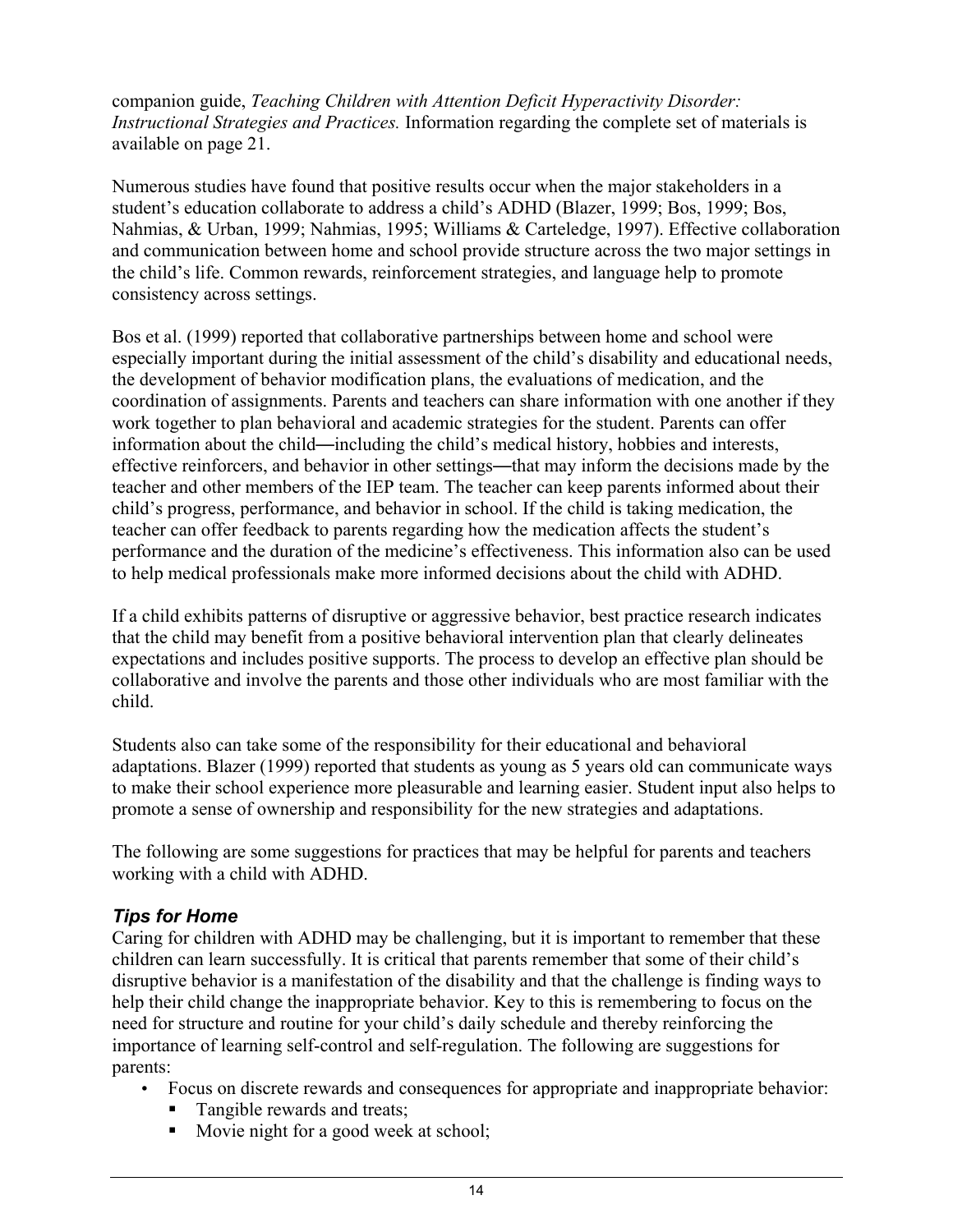- <span id="page-18-0"></span>Removal of privileges; and
- **Time-out from reinforcing activities: the child is essentially removed from situations** that foster inappropriate behavior.
- Set a daily routine and stick to it. Bedtime and preparation for school are much easier if there is a structure already in place.
- Have tangible reminders:
	- $\blacksquare$  A big clock in the bedroom;
	- Charts for chores:
	- Assignment pad to record homework and a specific folder to put work in upon completion; and
	- Gain the child's attention before speaking to him or her. Have the child repeat back directions for things that are really important.
- Avoid the following:
	- Repeating patterns of inappropriate behavior followed by ineffective punishment;
	- Administering consequences without prior warning or without the child understanding why he or she is receiving them; and
	- Responding inconsistently to inappropriate behaviors.

## *Tips for School*

A student with ADHD can present unique challenges in the classroom. Inattention, hyperactivity, or impulsivity can be the source of frustration, but there are ways teachers can help students with ADHD to improve the educational experience and control the symptoms of the disorder. It is important for teachers to be aware of coexisting conditions such as learning disabilities, as well as reinforcing the importance of classroom and instructional structure.

The following are tips for teachers:

- Work on the most difficult concepts early in the day;
- Give directions to one assignment at a time instead of directions to multiple tasks all at once;
- Vary the pace and type of activity to maximize the student's attention; and
- Structure the student's environment to accommodate his or her special needs. For example, the student can be seated away from potentially distracting areas (such as doors, windows, and computers) or seated near another student who is working on a shared assignment.

This guide is the first in a series of three publications that address issues related to the instruction of children with ADHD. The two additional guides are *A Resource Directory for ADHD* and *Teaching Children with Attention Deficit Hyperactivity Disorder: Instructional Strategies and Practices.* Teachers and others are encouraged to consult these publications and to use them in conjunction with *Identifying and Treating Attention Deficit Hyperactivity Disorder: A Resource for School and Home.* As the documents become available, they will be listed on the Office of Special Education and Rehabilitative Services/Office of Special Education Programs Web site ([www.ed.gov/offices/OSERS/OSEP\)](http://www.ed.gov/offices/OSERS/OSEP).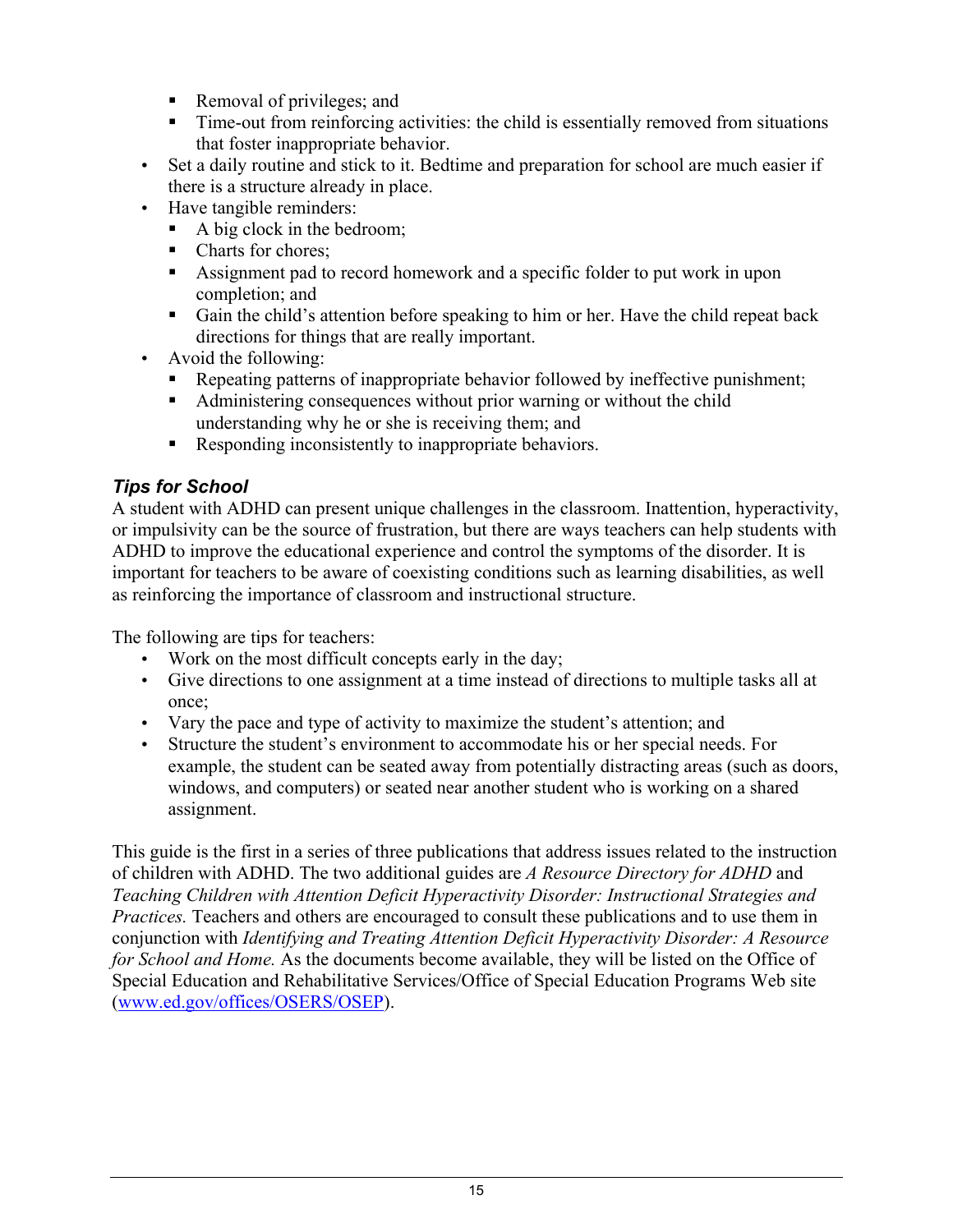## **REFERENCES**

<span id="page-19-0"></span>Abramowitz, A. J., Eckstrand, D., O'Leary, S. G., & Dulcan, M. K. (1992). ADHD children's responses to stimulant medication and two intensities of a behavioral intervention. *Behavior Modification,* 16, 193-203.

American Academy of Pediatrics (2000). Clinical practice guideline: Diagnosis and evaluation of the child with attention-deficit/hyperactivity disorder. *Pediatrics, 105*: 5, 1158- 1170.

American Academy of Pediatrics. (2001). Clinical practice guideline: Treatment of the school-aged child with attention deficit/hyperactivity disorder. *Pediatrics,* 108, 1033-1044. Retrieved from [www.aap.org/policy/s0120.html.](http://www.aap.org/policy/s0120.html)

American Psychiatric Association. (1994). *Diagnostic and Statistical Manual of Mental Disorders* (4th ed.). Washington, DC: American Psychiatric Association.

Anderson, J. C., Williams, S. C., McGee, R., & Silva, P. A. (1987). DSM-III disorders in preadolescent children: Prevalence in a large sample from the general population. *Archives of General Psychiatry,* 44, 69-76.

Barkley, R. A. (1990a). Attention Deficit Hyperactivity Disorder: A Handbook for Diagnosis and Treatment. New York: Guilford Press.

Barkley, R. A. (1990b). Comprehensive evaluation of attention deficit disorder with and without hyperactivity as defined by research criteria. *Journal of Consulting and Clinical Psychology,* 58, 775-789.

Barkley, R. A. (1997). Behavioral inhibition, sustained attention, and executive functions: constructing a unifying theory of ADHD. *Psychological Bulletin, 121*:1, 65-94.

Barkley, R. A. (September, 1998a). Attention-deficit hyperactivity disorder. *Scientific American, 279:* 3.

Barkley, R. A. (1998b). *Handbook of Attention Deficit Hyperactivity Disorder* (2nd ed.). New York: Guilford Press.

Bird, H. R., Canino, G., Rubio-Stipec, M., Gould, M. S., Ribera, J., Sesman, M., et al. (1988). Estimates of the prevalence of childhood maladjustment in a community survey in Puerto Rico. The use of combined measures. *Archives of General Psychiatry,* 45, 1120-1126.

Blazer, B. (1999). Developing 504 classroom accommodation plans: A collaborative systematic parent-student-teacher approach. *Teaching Exceptional Children,* 32, 28-33.

Bos, C. S. (1999). Home school communication. In C. Jones, H. R. Searight, & M. A. Urban (Eds.), *Parent Articles for ADHD.* San Antonio, TX: Communication Skill Builders.

Bos, C. S., Nahmias, M. L., & Urban, M. A. (1999). Targeting home-school collaboration for students with ADHD. *Teaching Exceptional Children,* 31, 4-11.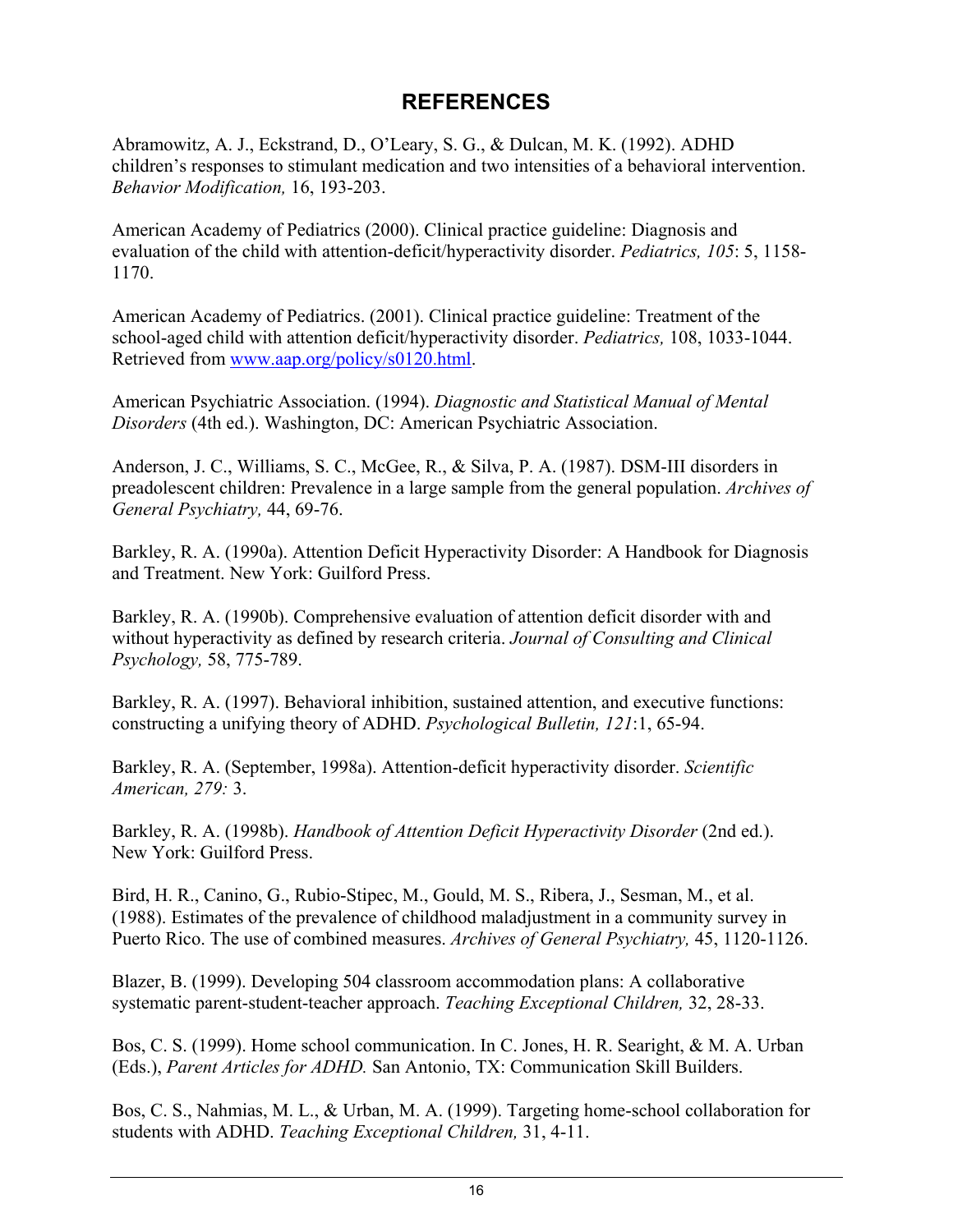Cantwell, D. P., & Baker, L. (1991). Association between attention deficit-hyperactivity disorder and learning disorders. *Journal of Learning Disabilities,* 24, 88-95.

Carlson, C. L., Pelham, W. E., Jr., Milich, R., & Dixon, J. (1992). Single and combined effects of methylphenidate and behavior therapy on the classroom performance of children with attention-deficit hyperactivity disorder. *Journal of Abnormal Child Psychology,* 20, 213-232.

Dykman, R. A., Akerman, P. T., & Raney, T. J. (1994). *Assessment and Characteristics of Children with Attention Deficit Disorder.* Prepared for the Office of Special Education Programs, Office of Special Education and Rehabilitative Services, U.S. Department of Education.

Edwards, J. H. (2002). Evidenced-based treatment for child ADHD: "Real world" practice implications. *Journal of Mental Health Counseling, 24*:2, 126-139.

Esser, G., Schmidt, M. H., & Woemer, W. (1990). Epidemiology and course of psychiatric disorders in school-age children: Results of a longitudinal study. *Journal of Child Psychology and Psychiatry,* 31, 243-263.

Gadow, K. D., Sverd, J., Sprafkin, J., Nolan, E. E., & Ezor, S. N. (1995). Efficacy of methylphenidate for attention-deficit hyperactivity disorder in children with tic disorder. *Archives of General Psychiatry,* 52, 444-455.

Hinshaw, S. P., Owens, E. B., Wells, K. C., Kraemer, H. C., Abikoff, H. B., Arnold, L. E., et al. (2000). Family processes and treatment outcome in the MTA: Negative/ineffective parenting practices in relation to multimodal treatment. *Journal of Abnormal Child Psychology,* 28(6), 555-568.

Ingersoll, B. (1988). *Your Hyperactive Child.* New York: Doubleday.

Jadad, A. R., Boyle M., & Cunningham, C. (1999). *Treatment of Attention Deficit/Hyperactivity Disorder. Evidence Report/Technology Assessment No. 11. Rockville,* MD: Agency for Healthcare Research and Quality (AHRQ); 1999. AHRQ Publ. No. 00-E005

Jensen, P. S., Hinshaw, S. P., Kraemer, H. C., Lenora, N., Newcorn, J. H., Abikoff, H. B., et al. (2001). ADHD Comorbidity findings from the MTA Study: Comparing Comorbid Subgroups. *Journal of the American Academy of Child Adolescent Psychiatry,* 40(2), 147- 158.

Jensen, P. S., Martin, D., & Cantwell, D. (1997). Comorbidity in ADHD: Implications for research, practice, and DSM-IV. *Journal of the American Academy of Child Adolescent Psychiatry*, 36(8), 1065-1079.

Johnston, C. (2002). The impact of attention deficit hyperactivity disorder on social and vocational functioning in adults. In P.S. Jensen and J.R. Cooper (Eds.), *Attention Deficit Hyperactivity Disorder: State of the Science, Best Practices.* (Chapter 6, pp 1-21). Kingston, NJ: Civic Research Institute.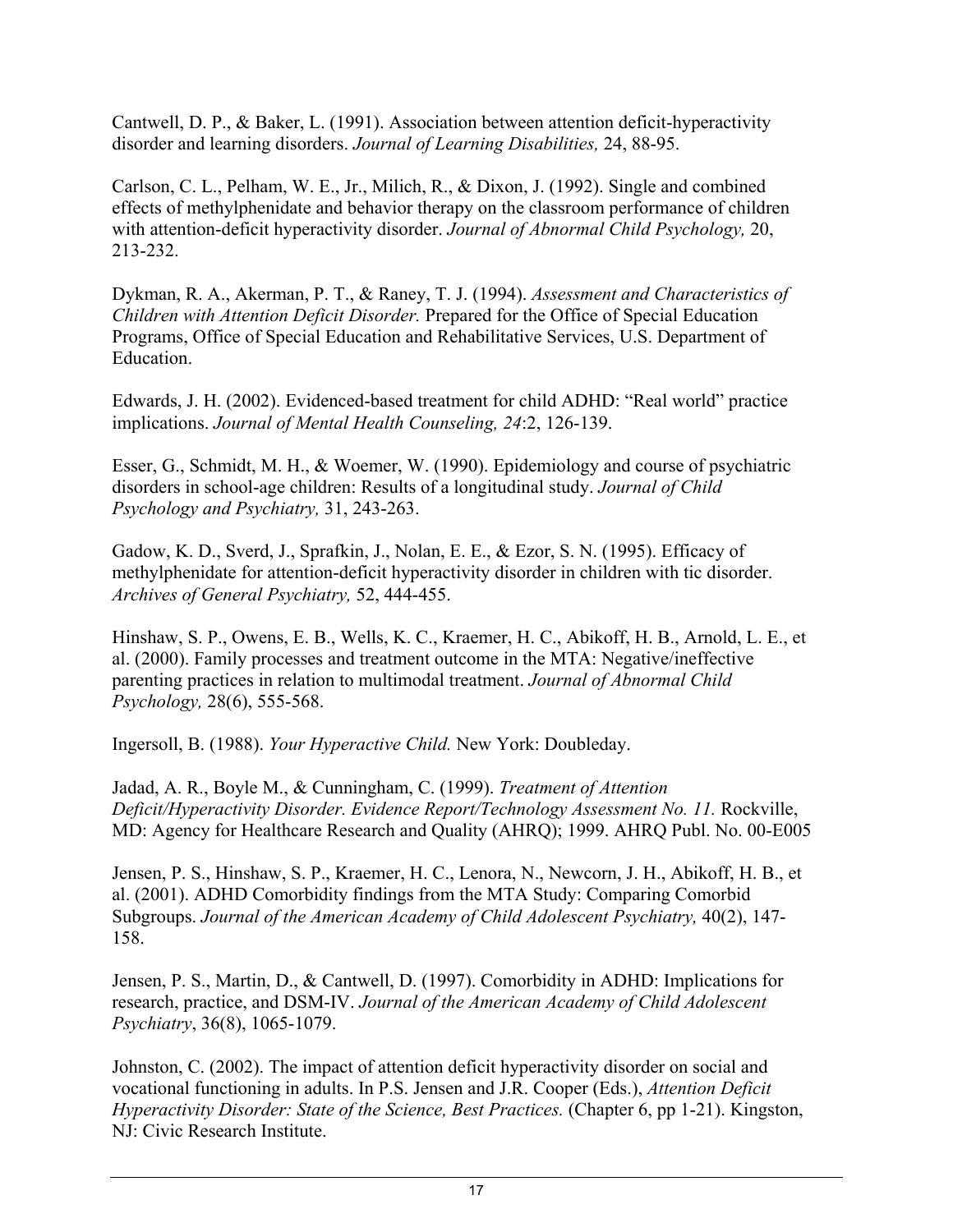Klein, R.G., Abikoff, H., Klass, E., Ganeles, D., Seese, L.M., & Pollack, S. (1997). Clinical efficacy of methylphenidate in conduct disorder with and without attention deficit hyperactivity disorder. *Archives of General Psychiatry, 54,* 1073-1080.

McInerney, M., Reeve, A., & Kane, M. B. (1995). Synthesizing and Verifying Effective Practices For Children and Youth With Attention Deficit Disorder. Washington, DC: Chesapeake Institute.

MTA Cooperative Group. (1999a). Fourteen-month randomized clinical trial of treatment strategies for attention-deficit hyperactivity disorder. *Archives of General Psychiatry,* 56, 1073-1086.

MTA Cooperative Group. (1999b). Effects of comorbid anxiety, poverty, session attendance, and community medication on treatment outcome in children with attention deficit/hyperactivity disorder. *Archives of General Psychiatry,* 56, 1088-1096.

Nahmias, M. L. (1995). Communication and collaboration between home and school for students with ADHD. *Intervention in School and Clinic,* 30, 241-247.

National Institute of Mental Health (NIMH). (1999). Questions and answers. NIMH Multimodal Treatment Study of Children With ADHD. Bethesda, MD: NIMH.

National Institute of Mental Health. (2000). NIMH Research on Treatment for Attention Deficit Hyperactivity Disorder (ADHD): The Multimodal Treatment Study—Questions and Answers. [Online]. Available: [www.nimh.nih.gov/events/mtaqa.cfm.](http://www.nimh.nih.gov/events/mtaqa.cfm)

Neuwirth, S. (1994). *Attention deficit hyperactivity disorder.* Bethesda, MD: National Institutes of Health (NIH). NIH Publication No. 96-3572.

OSEP Letter to Michel Williams, March 14, 1994, 21 Individuals with Disabilities Education Law Report 73.

Pastor, P. N., & Reuben, C. A. (2002). Attention deficit disorder and learning disability: United States, 1997-98. National Center for Health Statistics. *Vital Health Stat, 10*(206).

Pelham W. E., & Fabiano, G. (2001). Behavior modification. *Child and Adolescent Psychiatry Clinics of North America,* 9(3), 671-688.

Pelham, W. E., Jr., Gnagy, E. M., Greenslade, K. E., & Milich, R. (1992). Teacher ratings of DSM-III-R symptoms for the disruptive behavior disorders. *Journal of the American Academy of Child and Adolescent Psychiatry,* 31, 210-218.

Pelham, W. E., & Hoza, B. (1996). Intensive treatment: A summer treatment program for children with ADHD. In E. Hibbs & H. Jensen (Eds.) *Psychosocial Treatment for Child and Adolescent Disorders: Empirically Based Strategies for Clinical Practice*. New York: American Psychological Association Press, 311-340.